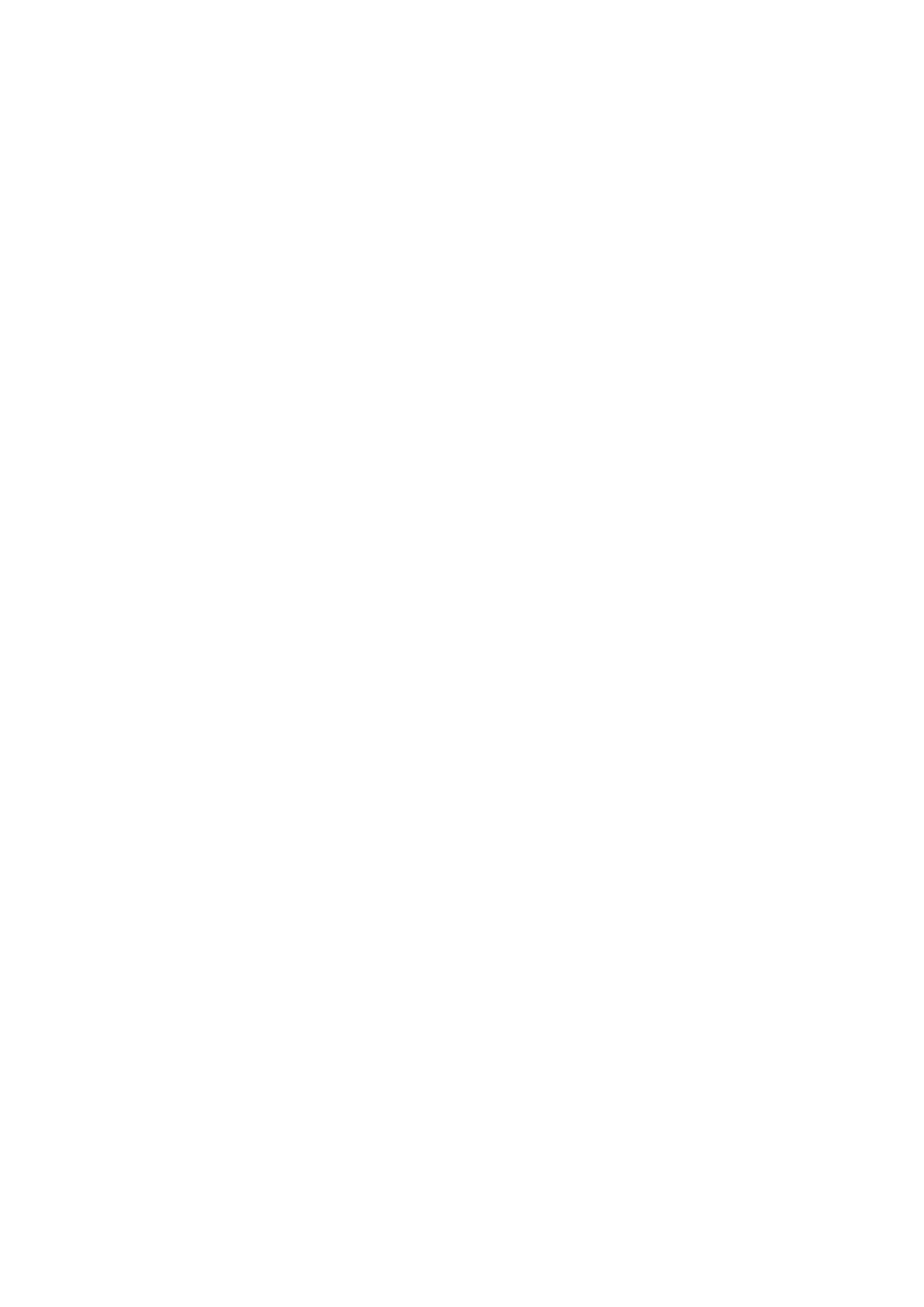### **NOTICE OF POLL**

London Borough of **Haringey** 

# **Election of Borough Councillors for**

**Fortis Green Ward** 

#### **Notice is hereby given that:**

- 1. A poll for the election of Borough Councillors for Fortis Green will be held on Thursday 5 May 2022, between the hours of 7:00 am and 10:00 pm.
- 2. The number of Borough Councillors to be elected is three.
- 3. The names, home addresses and descriptions of the Candidates remaining validly nominated for election and the names of all persons signing the Candidates nomination paper are as follows:

4. The situation of Polling Stations and the description of persons entitled to vote thereat are as follows:

| Name of              | <b>Home Address</b> | <b>Description (if</b> | <b>Names of Signatories</b>   |                                         |  |
|----------------------|---------------------|------------------------|-------------------------------|-----------------------------------------|--|
| <b>Candidate</b>     |                     | any)                   |                               | Proposers(+), Seconders(++) & Assentors |  |
| <b>BARNES</b>        | (address in         | Liberal                | Sophie F Erskine (+)          | Roberto Robles Fumarola (++)            |  |
| Dawn                 | London              | <b>Democrats</b>       | Jonathan Cohen                | Saul Cohen                              |  |
|                      | Borough of          |                        | Jonathan E Simmons            | Ruth Kay                                |  |
|                      | Haringey)           |                        | Richard L Hughes              | Sara Borchard                           |  |
|                      |                     |                        | <b>Judith M Snower</b>        | Pamela L Nathan                         |  |
| <b>BENTHAM</b>       | (address in         | Liberal                | Sophie F Erskine (+)          | Roberto Robles Fumarola (++)            |  |
| <b>Matthew Peter</b> | London              | Democrats              | Jonathan Cohen                | Saul Cohen                              |  |
|                      | Borough of          |                        | Jonathan E Simmons            | <b>Ruth Kay</b>                         |  |
|                      | Haringey)           |                        | <b>Richard L Hughes</b>       | Sara Borchard                           |  |
|                      |                     |                        | <b>Judith M Snower</b>        | Pamela L Nathan                         |  |
| <b>BLAKE</b>         | (address in         | Labour Party           | Robin S. Dunn (+)             | Paul R Lefley $(++)$                    |  |
| <b>Mark Antony</b>   | London              |                        | Mumtaz Khan                   | <b>Beth A Miller</b>                    |  |
|                      | Borough of          |                        | Kay V. Dunn                   | <b>Susan Horne</b>                      |  |
|                      | Haringey)           |                        | Diane Lefley                  | Yvonne E Taylor                         |  |
|                      |                     |                        | Anthony W Poole               | Jonathan N Burgoyne                     |  |
| <b>ETTINGER</b>      | 72 Windermere       | <b>Green Party</b>     | Susan E Ettinger (+)          | Gary M Selby (++)                       |  |
| Colin Benjamin       | Road, London,       |                        | Elisabeth C M Van Der Hoorn   | <b>Mary Williams</b>                    |  |
|                      | <b>N10 2RG</b>      |                        | <b>Raymond Williams</b>       | Tracey J Copley                         |  |
|                      |                     |                        | James C Copley                | Katie O G Copley                        |  |
|                      |                     |                        | Anna E M Wright               | Caroline L Spencer                      |  |
| <b>HAMMER</b>        | (address in         | Conservative           | Loretta L Mitchell-Mahmud (+) | John R Sparrow (++)                     |  |
| <b>Elliot James</b>  | London              | <b>Party Candidate</b> | Karin D Carver                | John S M Carver                         |  |
|                      | Borough of          |                        | Nigel Linton                  | Deborah F Linton                        |  |
|                      | Haringey)           |                        | Andrew R. Nagel               | Giovanna E Nagel                        |  |
|                      |                     |                        | Amanda M Cope                 | <b>Richard Salkeld</b>                  |  |
| O'DONOVAN            | 24 Mannock          | Labour Party           | Mumtaz Khan (+)               | Paul R Lefley $(++)$                    |  |
| Sean                 | Road, London,       |                        | <b>Beth A Miller</b>          | Robin S. Dunn                           |  |
|                      | <b>N22 6AA</b>      |                        | Kay V. Dunn                   | <b>Susan Horne</b>                      |  |
|                      |                     |                        | Diane Lefley                  | Yvonne E Taylor                         |  |
|                      |                     |                        | Anthony W Poole               | Jonathan N Burgoyne                     |  |
| <b>ROSS</b>          | (address in         | Liberal                | Sophie F Erskine (+)          | Roberto Robles Fumarola (++)            |  |
| Viv                  | London              | <b>Democrats</b>       | Jonathan Cohen                | Saul Cohen                              |  |
|                      | Borough of          |                        | Jonathan E Simmons            | <b>Ruth Kay</b>                         |  |
|                      | Haringey)           |                        | <b>Richard L Hughes</b>       | Sara Borchard                           |  |
|                      |                     |                        | <b>Judith M Snower</b>        | Pamela L Nathan                         |  |
| <b>SHERWOOD</b>      | (address in         | Conservative           | Loretta L Mitchell-Mahmud (+) | John R Sparrow (++)                     |  |
| Julian               | London              | <b>Party Candidate</b> | Karin D Carver                | John S M Carver                         |  |
| Alexander            | Borough of          |                        | Nigel Linton                  | Deborah F Linton                        |  |
| James                | Haringey)           |                        | Andrew R. Nagel               | Giovanna E Nagel                        |  |
|                      |                     |                        | Amanda M Cope                 | <b>Richard Salkeld</b>                  |  |
| <b>WALLACE</b>       | (address in         | Labour Party           | Kay V. Dunn $(+)$             | Paul R Lefley $(++)$                    |  |
| Joy                  | London              |                        | Mumtaz Khan                   | <b>Beth A Miller</b>                    |  |
|                      | Borough of          |                        | Robin S. Dunn                 | <b>Susan Horne</b>                      |  |
|                      | Haringey)           |                        | Diane Lefley                  | Yvonne E Taylor                         |  |
|                      |                     |                        | Anthony W Poole               | Jonathan N Burgoyne                     |  |

Printed and published by the Returning Officer, George Meehan House, 294 High Road, Wood Green, London, N22 8YX

| <b>Situation of Polling Station</b>                  | <b>Station</b><br><b>Number</b> | Ranges of electoral register numbers of persons<br>entitled to vote thereat |
|------------------------------------------------------|---------------------------------|-----------------------------------------------------------------------------|
| Coldfall Primary School, Coldfall Avenue, London     |                                 | 20   FGR-A-1 to FGR-A-2220                                                  |
| Fortismere School, Tetherdown, Muswell Hill          |                                 | 21-X   FGR-B-1 to FGR-B-1415                                                |
| Fortismere School, Tetherdown, Muswell Hill          |                                 | 22-X   FGR-B-1416 to FGR-B-2789                                             |
| Muswell Hill Methodist Church, 28 Pages Lane, London |                                 | 23-X   FGR-C-1 to FGR-C-1748                                                |
| Muswell Hill Methodist Church, 28 Pages Lane, London |                                 | 24-X   FGR-C-1749 to FGR-C-3157                                             |
| St James CE Primary School, Woodside Avenue, London  |                                 | 25   FGR-D-1 to FGR-D-1127                                                  |

Dated Tuesday 26 April 2022 Andy Donald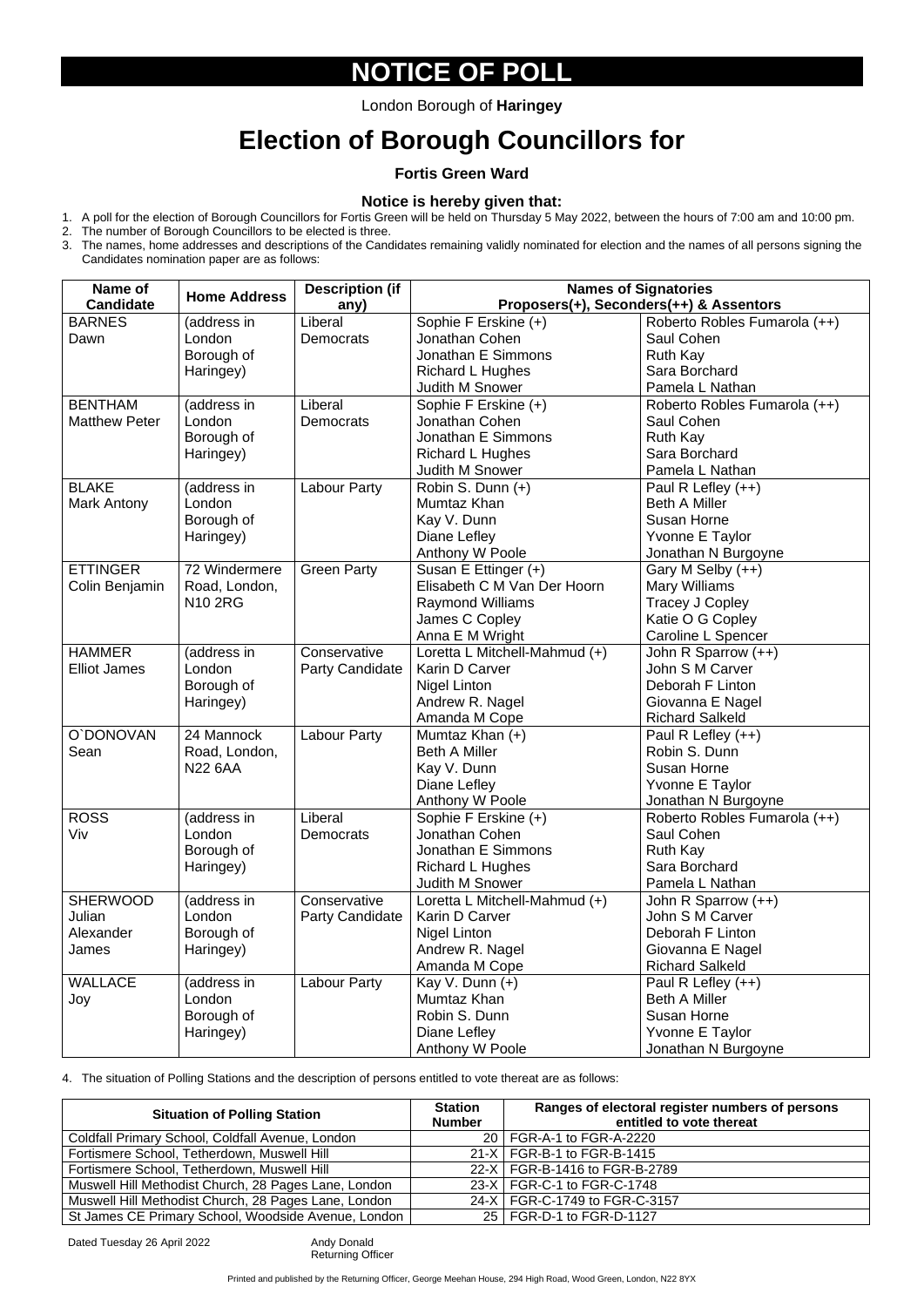### **NOTICE OF POLL**

# **Election of Borough Councillors for**

Harringay Ward

#### **Notice is hereby given that:**

- 1. A poll for the election of Borough Councillors for Harringay will be held on Thursday 5 May 2022, between the hours of 7:00 am and 10:00 pm.
- 2. The number of Borough Councillors to be elected is three.
- 3. The names, home addresses and descriptions of the Candidates remaining validly nominated for election and the names of all persons signing the Candidates nomination paper are as follows:

4. The situation of Polling Stations and the description of persons entitled to vote thereat are as follows:

| Name of          | <b>Home Address</b> | <b>Description (if</b>    | <b>Names of Signatories</b><br>Proposers(+), Seconders(++) & Assentors |                            |  |
|------------------|---------------------|---------------------------|------------------------------------------------------------------------|----------------------------|--|
| <b>Candidate</b> |                     | any)                      |                                                                        |                            |  |
| <b>ABELA</b>     | (address in London  | Labour Party              | Anna Rimington (+)                                                     | Andrew F McCallum (++)     |  |
| Anna             | Borough of          |                           | Jonathan J Adamides-Vellapah                                           | <b>Andreas Adamides</b>    |  |
|                  | Haringey)           |                           | Andrew J Godfrey                                                       | Oscar T Banyasz-Jones      |  |
|                  |                     |                           | Margaret L Markham                                                     | Philip F Markham           |  |
|                  |                     |                           | Julia H Smith                                                          | <b>Barbara Nicholls</b>    |  |
| <b>ADAMOU</b>    | (address in London  | <b>Labour Party</b>       | Anna Rimington (+)                                                     | Andrew F McCallum (++)     |  |
| Gina             | Borough of          |                           | Jonathan J Adamides-Vellapah                                           | <b>Andreas Adamides</b>    |  |
|                  | Haringey)           |                           | Andrew J Godfrey                                                       | Oscar T Banyasz-Jones      |  |
|                  |                     |                           | Margaret L Markham                                                     | Philip F Markham           |  |
|                  |                     |                           | Julia H Smith                                                          | <b>Barbara Nicholls</b>    |  |
| <b>ALEXANDER</b> | (address in London  | <b>Liberal Democrats</b>  | David R Schmitz (+)                                                    | Valerie Mortimer (++)      |  |
| Karen            | Borough of          |                           | Thomas E Hemsley                                                       | Claire M C Etievant        |  |
|                  | Haringey)           |                           | Mark H Alexander                                                       | Ryan J Mercer              |  |
|                  |                     |                           | Joanna Kerr Williams                                                   | Elizabeth M Blackett       |  |
|                  |                     |                           | <b>Matthew Fenby Taylor</b>                                            | Donna M Fenby Taylor       |  |
| <b>BRABAZON</b>  | (address in London  | <b>Labour Party</b>       | Anna Rimington (+)                                                     | Andrew F McCallum (++)     |  |
| Zena             | Borough of          |                           | Jonathan J Adamides-Vellapah                                           | <b>Andreas Adamides</b>    |  |
|                  | Haringey)           |                           | Andrew J Godfrey                                                       | Oscar T Banyasz-Jones      |  |
|                  |                     |                           | Margaret L Markham                                                     | Philip F Markham           |  |
|                  |                     |                           | Julia H Smith                                                          | <b>Barbara Nicholls</b>    |  |
| <b>DONMEZ</b>    | 20 Alfoxton         | Conservative Party        | Hasanmahmud Aziz (+)                                                   | Evans Joojo-Richards (++)  |  |
| <b>Nihat</b>     | Avenue, Harringay,  | Candidate                 | Anthony J McKiernan                                                    | Maria Sofroniou            |  |
|                  | London, N15 3DD     |                           | <b>Claudia Matthews</b>                                                | Sophocles Charalambous     |  |
|                  |                     |                           | Charalambous Maria                                                     | Georgia Charalambous       |  |
|                  |                     |                           | Peter Reeke                                                            | Jennifer M Cranston        |  |
| <b>FRANTZIS</b>  | (address in London  | <b>Green Party</b>        | Joanne M Baker (+)                                                     | Rebecca R Smith (++)       |  |
| Adam             | Borough of          |                           | Peta J Sykes                                                           | Anuj Prabhu-Desai          |  |
|                  | Haringey)           |                           | Penny Theoacarous                                                      | Jeremy D Stern             |  |
|                  |                     |                           | Helen E Oakley                                                         | Justine F Faram            |  |
|                  |                     |                           | <b>Adam Frantzis</b>                                                   | Neil R Baker               |  |
| <b>HULL</b>      | 39 Priory Road,     | <b>Conservative Party</b> | Nihat Donmez (+)                                                       | Hasanmahmud Aziz (++)      |  |
| William John     | Hornsey, London,    | Candidate                 | Evans Joojo-Richards                                                   | Anthony J McKiernan        |  |
|                  | <b>N8 8LP</b>       |                           | <b>Claudia Matthews</b>                                                | Sophocles Charalambous     |  |
|                  |                     |                           | Charalambous Maria                                                     | Georgia Charalambous       |  |
|                  |                     |                           | Peter Reeke                                                            |                            |  |
|                  |                     |                           |                                                                        | Louiza Vasilopoulou        |  |
| <b>MERCER</b>    | (address in London  | <b>Liberal Democrats</b>  | Valerie Mortimer (+)                                                   | David R Schmitz (++)       |  |
| Ryan             | Borough of          |                           | Thomas E Hemsley                                                       | Claire M C Etievant        |  |
|                  | Haringey)           |                           | Mark H Alexander                                                       | Karen J Alexander          |  |
|                  |                     |                           | Joanna Kerr Williams                                                   | Elizabeth M Blackett       |  |
|                  |                     |                           | <b>Matthew Fenby Taylor</b>                                            | Donna M Fenby Taylor       |  |
| <b>MILLS</b>     | (address in London  | <b>Women's Equality</b>   | Anja T Kulessa (+)                                                     | Eva Koutroumpa (++)        |  |
| Sarah            | Borough of          | Party                     | Rose H F Riley                                                         | Preethi Sundaram           |  |
|                  | Haringey)           |                           | <b>Arnaud Petriolle</b>                                                | Rachel E Quinney           |  |
|                  |                     |                           | Paul D Skelton                                                         | Charlotte L Hold           |  |
|                  |                     |                           | Ana R C G Correia                                                      | Joao M A D S Janeiro       |  |
| <b>RASMUSSEN</b> | 19 Vartry Road,     | <b>Conservative Party</b> | Nihat Donmez (+)                                                       | Hasanmahmud Aziz (++)      |  |
| Jethro Henry     | London, N15 6PR     | Candidate                 | Evans Joojo-Richards                                                   | Anthony J McKiernan        |  |
| Stephen          |                     |                           | Sophia Sofroniou                                                       | <b>Claudia Matthews</b>    |  |
|                  |                     |                           | Sophocles Charalambous                                                 | Charalambous Maria         |  |
|                  |                     |                           | Georgia Charalambous                                                   | Joseph Barker              |  |
| <b>SCHMITZ</b>   | (address in London  | <b>Liberal Democrats</b>  | Valerie Mortimer (+)                                                   | Ryan J Mercer (++)         |  |
| David            | Borough of          |                           | Thomas E Hemsley                                                       | <b>Claire M C Etievant</b> |  |
|                  | Haringey)           |                           | Mark H Alexander                                                       | Karen J Alexander          |  |
|                  |                     |                           | Joanna Kerr Williams                                                   | Elizabeth M Blackett       |  |
|                  |                     |                           | <b>Matthew Fenby Taylor</b>                                            | Donna M Fenby Taylor       |  |

Printed and published by the Returning Officer, George Meehan House, 294 High Road, Wood Green, London, N22 8YX

| <b>Situation of Polling Station</b>                      | <b>Station</b><br><b>Number</b> | Ranges of electoral register numbers of persons entitled to<br>vote thereat |
|----------------------------------------------------------|---------------------------------|-----------------------------------------------------------------------------|
| Willoughby Methodist Hall, Hampden Road, London          |                                 | 26   HAR-A-1 to HAR-A-2356                                                  |
| The Falklands Centre, North Harringay Primary School,    |                                 | 27   HAR-B-1 to HAR-B-2058                                                  |
| <b>Frobisher Road</b>                                    |                                 |                                                                             |
| South Harringay Junior School, Mattison Road, Harringay, |                                 | 28-X   HAR-C-1 to HAR-C-1686                                                |
| London                                                   |                                 |                                                                             |
| South Harringay Junior School, Mattison Road, Harringay, |                                 | 29-X   HAR-C-1687 to HAR-C-3289                                             |
| London                                                   |                                 |                                                                             |
| St Paul's Church Centre, Cavendish Road, London          |                                 | 30   HAR-D-2 to HAR-D-2004                                                  |

Dated Tuesday 26 April 2022 Andy Donald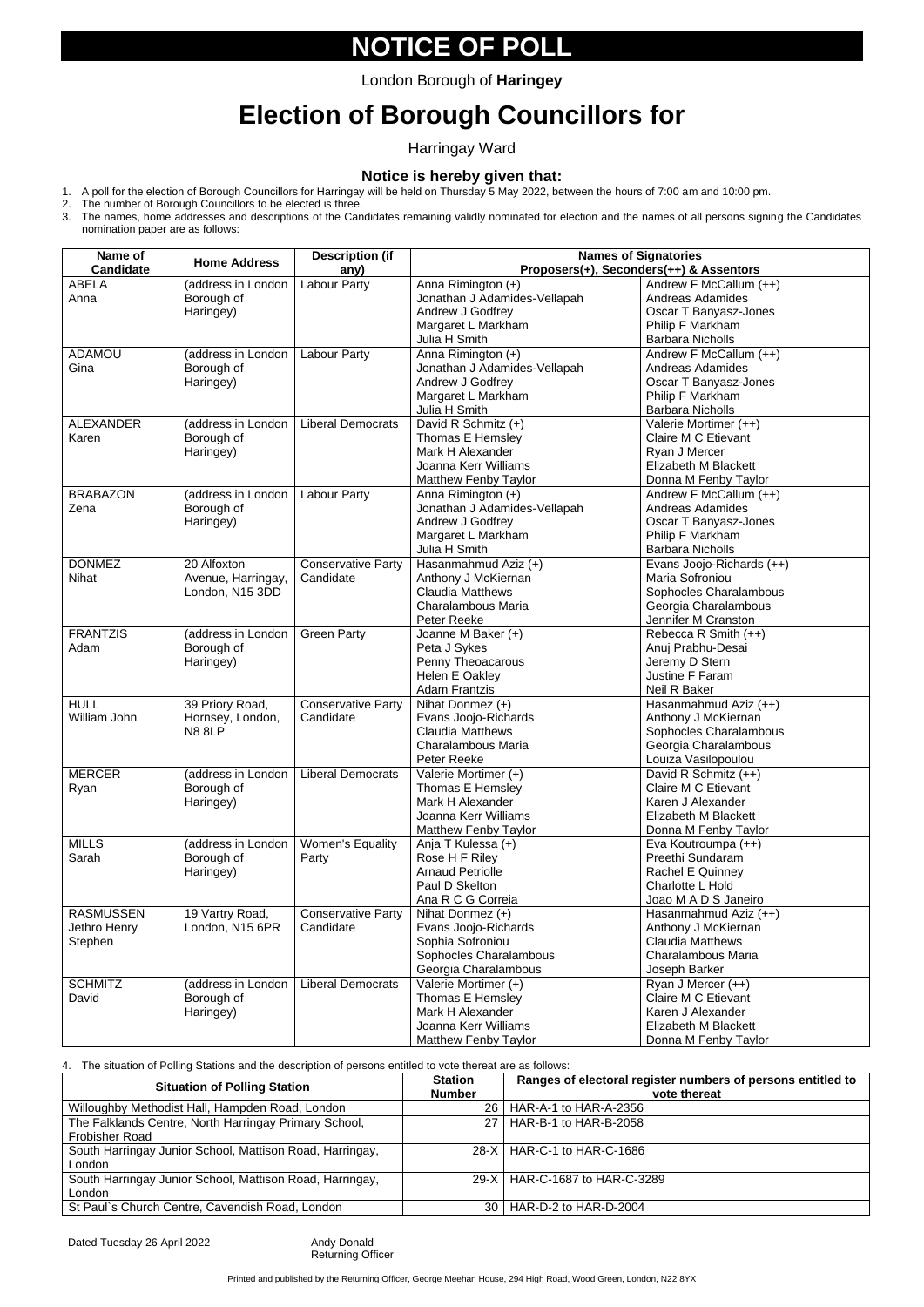# **NOTICE OF POLL**

## **Election of Borough Councillors for**

Hermitage & Gardens Ward

#### **Notice is hereby given that:**

- 1. A poll for the election of Borough Councillors for Hermitage & Gardens will be held on Thursday 5 May 2022, between the hours of 7:00 am and 10:00 pm.
- 2. The number of Borough Councillors to be elected is two.
- 3. The names, home addresses and descriptions of the Candidates remaining validly nominated for election and the names of all persons signing the Candidates nomination paper are as follows:

| Name of              |                | Description (if     | Names of Signatories                    |                           |  |
|----------------------|----------------|---------------------|-----------------------------------------|---------------------------|--|
| Candidate            | Home Address   | any)                | Proposers(+), Seconders(++) & Assentors |                           |  |
| <b>ALEXANDER</b>     | (address in    | Liberal             | Peter J Shiner (+)                      | Faith N Inch $(++)$       |  |
| <b>Mark</b>          | London         | <b>Democrats</b>    | David Thomas                            | <b>Muhammad M Ahmed</b>   |  |
|                      | Borough of     |                     | Lara A Old                              | <b>Brienne C Foster</b>   |  |
|                      | Haringey)      |                     | Luciano Parente Rocha                   | <b>Rosario Wilson</b>     |  |
|                      |                |                     | Nicola Brand                            | <b>Gordon Curtis</b>      |  |
| <b>CLARK</b>         | 115A           | <b>Green Party</b>  | Alfred Jahn $(+)$                       | Rosie A Ettinger (++)     |  |
| Anne                 | Chesterfield   |                     | Elizabeth Gray                          | <b>Troy Tunny</b>         |  |
|                      | Gardens,       |                     | Sarah Maguire                           | Hannah Van Der Westhuysen |  |
|                      | London, N4     |                     | Simon P M Williams                      | Sinead M Kelly            |  |
|                      | 1LW            |                     | <b>Rosie B Pearce</b>                   | George Antoniou           |  |
| <b>DAVIES</b>        | (address in    | <b>Labour Party</b> | Gregor A Poynton (+)                    | Judit Kimpian (++)        |  |
| Julie                | London         |                     | Julia C Saperia                         | <b>Andrew Dobbie</b>      |  |
|                      | Borough of     |                     | Anna Keeling                            | Jennifer A Wilkes         |  |
|                      | Haringey)      |                     | Rogan MacDonald                         | Chiara R M Vitali         |  |
|                      |                |                     | Nimisha Tanna                           | John L Nunney             |  |
| <b>EL-GAMRY</b>      | 20 Warwick     | Conservative        | Said El Gamry (+)                       | Daniel El Gamry (++)      |  |
| <b>Catherine Ann</b> | Gardens,       | Party               | Socratis Ioannou                        | Sarah L Jackson           |  |
| Mary                 | Harringay,     | Candidate           | Megan Tabert                            | Jean Boca                 |  |
|                      | London, N4     |                     | <b>Bharti Haria</b>                     | <b>Rakhee Haria</b>       |  |
|                      | 1JG            |                     | Parit Haria                             | Dinendra Haria            |  |
| <b>HAKATA</b>        | (address in    | <b>Labour Party</b> | Gregor A Poynton (+)                    | Judit Kimpian (++)        |  |
| <b>Mike</b>          | London         |                     | Julia C Saperia                         | <b>Andrew Dobbie</b>      |  |
|                      | Borough of     |                     | Anna Keeling                            | Jennifer A Wilkes         |  |
|                      | Haringey)      |                     | Rogan MacDonald                         | Chiara R M Vitali         |  |
|                      |                |                     | Nimisha Tanna                           | John L Nunney             |  |
| <b>HAMILTON</b>      | (address in    | Liberal             | Peter J Shiner (+)                      | Faith N Inch $(++)$       |  |
| Katherine            | London         | Democrats           | David Thomas                            | <b>Muhammad M Ahmed</b>   |  |
|                      | Borough of     |                     | Lara A Old                              | <b>Brienne C Foster</b>   |  |
|                      | Haringey)      |                     | Luciano Parente Rocha                   | <b>Rosario Wilson</b>     |  |
|                      |                |                     | Nicola Brand                            | <b>Gordon Curtis</b>      |  |
| <b>JAHN</b>          | 8 Moreton      | <b>Green Party</b>  | Rosie A Ettinger (+)                    | Alfred Jahn $(++)$        |  |
| Alfred               | Road, London,  |                     | <b>Elizabeth Gray</b>                   | <b>Troy Tunny</b>         |  |
|                      | <b>N15 6ES</b> |                     | Sarah Maguire                           | Hannah Van Der Westhuysen |  |
|                      |                |                     | Simon P M Williams                      | Sinead M Kelly            |  |
|                      |                |                     | <b>Rosie B Pearce</b>                   | George Antoniou           |  |
| <b>MATTHEWS</b>      | 441A Green     | Conservative        | Said El Gamry (+)                       | Daniel El Gamry (++)      |  |
| Claudia              | Lanes,         | Party               | Socratis Ioannou                        | Sarah L Jackson           |  |
|                      | Harringay,     | Candidate           | Megan Tabert                            | Jean Boca                 |  |
|                      | London, N4     |                     | <b>Bharti Haria</b>                     | <b>Rakhee Haria</b>       |  |
|                      | 1HA            |                     | Parit Haria                             | Dinendra Haria            |  |

4. The situation of Polling Stations and the description of persons entitled to vote thereat are as follows:

Printed and published by the Returning Officer, George Meehan House, 294 High Road, Wood Green, London, N22 8YX

| <b>Situation of Polling Station</b>                  | <b>Station</b><br><b>Number</b> | Ranges of electoral register numbers of<br>persons entitled to vote thereat |
|------------------------------------------------------|---------------------------------|-----------------------------------------------------------------------------|
| Portable Polling Station, Portland Gardens,          |                                 | 31   HEG-A-1 to HEG-A-1938                                                  |
| Harringay                                            |                                 |                                                                             |
| <b>Tiverton Primary School, Pulford Road, London</b> |                                 | 32   HEG-B-1 to HEG-B-2262                                                  |
| Portable Polling Station, Hermitage Road,            |                                 | 33   HEG-C-1 to HEG-C-2282                                                  |
| London                                               |                                 |                                                                             |

Dated Tuesday 26 April 2022 Andy Donald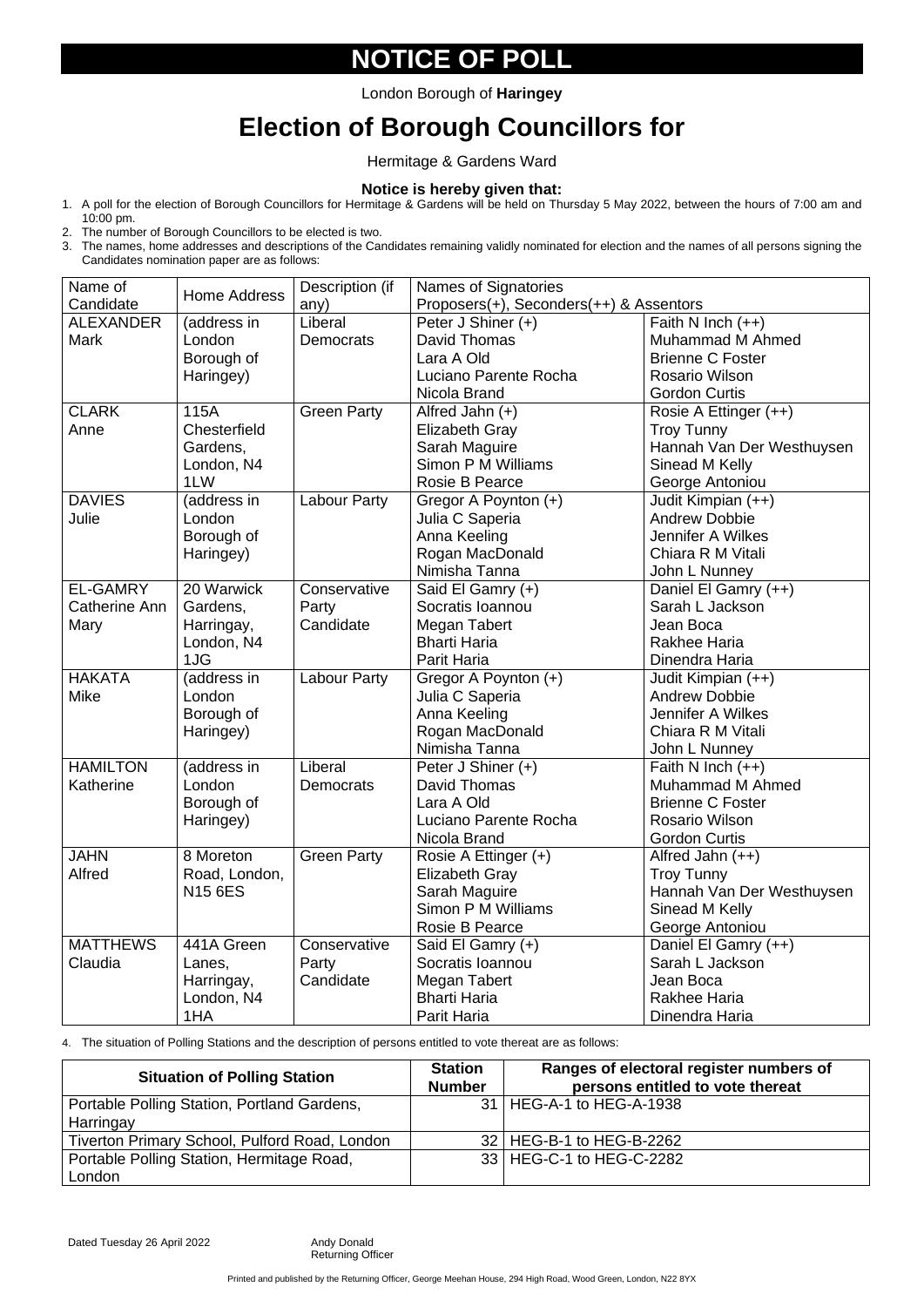### **NOTICE OF POLL**

# **Election of Borough Councillors for**

Highgate Ward

#### **Notice is hereby given that:**

- 1. A poll for the election of Borough Councillors for Highgate will be held on Thursday 5 May 2022, between the hours of 7:00 am and 10:00 pm.
- 2. The number of Borough Councillors to be elected is three.
- 3. The names, home addresses and descriptions of the Candidates remaining validly nominated for election and the names of all persons signing the Candidates nomination paper are as follows:

4. The situation of Polling Stations and the description of persons entitled to vote thereat are as follows:

| Name of           | <b>Home Address</b>             | <b>Description (if</b> | <b>Names of Signatories</b>               |                                                  |  |
|-------------------|---------------------------------|------------------------|-------------------------------------------|--------------------------------------------------|--|
| <b>Candidate</b>  |                                 | any)                   | Proposers(+), Seconders(++) & Assentors   |                                                  |  |
| DA COSTA          | (address in                     | Liberal                | Elizabeth A Morris (+)                    | Katherine A Hamilton (++)                        |  |
| <b>Nick</b>       | London                          | <b>Democrats</b>       | Daniel J Thompson                         | Cara P. Williams                                 |  |
|                   | Borough of                      |                        | Philip M. Williams                        | <b>Ruth H Hazeldine</b>                          |  |
|                   | Haringey)                       |                        | Suzi Bergman                              | Adam P Wander                                    |  |
|                   |                                 |                        | Sam Fisk                                  | Delva F Patman                                   |  |
| <b>DICK</b>       | (address in                     | <b>Green Party</b>     | Sandra C Lipner (+)                       | Alex C Steyn $(++)$                              |  |
| lan Robert        | London                          |                        | Evie M Waldren                            | Pamela A Honey                                   |  |
|                   | Borough of                      |                        | Halil Boyraz                              | Laoise A Mcgarry                                 |  |
|                   | Haringey)                       |                        | Vaida Brusokaite-Sveike                   | Claire Judge                                     |  |
|                   |                                 |                        | Claire L Herring-Tarn                     | Christopher J Herring-Tarn                       |  |
| <b>EMERY</b>      | (address in                     | Liberal                | Elizabeth A Morris (+)                    | Katherine A Hamilton (++)                        |  |
| <b>Scott</b>      | London                          | <b>Democrats</b>       | Daniel J Thompson                         | Cara P. Williams                                 |  |
|                   | Borough of                      |                        | Philip M. Williams                        | <b>Ruth H Hazeldine</b>                          |  |
|                   | Haringey)                       |                        | Suzi Bergman                              | Adam P Wander                                    |  |
|                   |                                 |                        | <b>Sam Fisk</b>                           | Delva F Patman                                   |  |
| <b>GROSSKOPF</b>  | (address in                     | <b>Labour Party</b>    | Philip N Hartog (+)                       | Jill Boswell (++)                                |  |
| <b>Mark</b>       | London                          |                        | <b>Jonathan Boswell</b>                   | Maryam Armstrong-James                           |  |
|                   | Borough of                      |                        | Nicholas J Sainsbury                      | Mary C Sainsbury                                 |  |
|                   | Haringey)                       |                        | <b>Ceridwen M Roberts Panke</b>           | Stephen G Panke                                  |  |
|                   |                                 |                        | <b>Elisabeth M Eidinow</b>                | John A Eidinow                                   |  |
| <b>ISILAR-</b>    | (address in                     | Liberal                | Elizabeth A Morris (+)                    | Katherine A Hamilton (++)                        |  |
| <b>GOSLING</b>    | London                          | <b>Democrats</b>       | Daniel J Thompson                         | Cara P. Williams                                 |  |
| Marsha            | Borough of                      |                        | Philip M. Williams                        | <b>Ruth H Hazeldine</b>                          |  |
|                   | Haringey)                       |                        | Suzi Bergman<br><b>Sam Fisk</b>           | Adam P Wander<br>Delva F Patman                  |  |
| <b>JENNINGS</b>   |                                 | <b>Labour Party</b>    |                                           |                                                  |  |
| Maria Emilia      | 6 Tor House,<br>Shepherds Hill, |                        | Magdalena Jennings (+)<br>Galina Volodina | Wendy R Brandmark (++)<br><b>Andre M Charles</b> |  |
|                   | Highgate, N6                    |                        | Maria L Gordon                            | <b>Claudine Lowe</b>                             |  |
|                   | 5QL                             |                        | Shayla Lowe                               | <b>Jamel Lowe</b>                                |  |
|                   |                                 |                        | George J Stern                            | <b>Jill Boswell</b>                              |  |
| <b>MACDOUGALL</b> | 90 Milton Park,                 | Conservative           | Shanuk A Mediwaka (+)                     | Louise C Brett $(++)$                            |  |
| William           | London, N6 5PZ                  | <b>Party Candidate</b> | <b>Catherine MacDougall</b>               | Peter J Forrest                                  |  |
|                   |                                 |                        | Anne D Forrest                            | Norman J. Rose                                   |  |
|                   |                                 |                        | Helena R. Rose                            | Gillian A Kaul                                   |  |
|                   |                                 |                        | <b>Frederick J Kaul</b>                   | Irwin P Sarif                                    |  |
| <b>MOHAMMED</b>   | (address in                     | Labour Party           | Jill Boswell (+)                          | Nicholas J Sainsbury (++)                        |  |
| Ahmed             | London                          |                        | <b>Jonathan Boswell</b>                   | Philip N Hartog                                  |  |
|                   | Borough of                      |                        | John A Eidinow                            | Mary C Sainsbury                                 |  |
|                   | Haringey)                       |                        | Maryam Armstrong-James                    | <b>Ceridwen M Roberts Panke</b>                  |  |
|                   |                                 |                        | Stephen G Panke                           | <b>Elisabeth M Eidinow</b>                       |  |
| <b>STEINBERG</b>  | (address in                     | Conservative           | Roger G Willmott (+)                      | Amira Shashou (++)                               |  |
| Nathan Anthony    | London                          | <b>Party Candidate</b> | Lisa J Willmott                           | Chrystalleni C Pavlou                            |  |
|                   | Borough of                      |                        | <b>Avril Lappin</b>                       | Philip H Lappin                                  |  |
|                   | Haringey)                       |                        | Wendy M. Ellis                            | <b>Harold Ellis</b>                              |  |
|                   |                                 |                        | <b>Myriame Harding</b>                    | Daniel Lipman                                    |  |

| <b>Situation of Polling Station</b>                                | <b>Station</b><br><b>Number</b> | Ranges of electoral register numbers of persons entitled to<br>vote thereat |
|--------------------------------------------------------------------|---------------------------------|-----------------------------------------------------------------------------|
| Highgate Primary Family Centre, Storey Road, North Hill,<br>London |                                 | 34   HGH-A-3 to HGH-A-1539                                                  |
| St Michael's CE Primary School, North Road, London                 |                                 | 35   HGH-B-1 to HGH-B-1642                                                  |
| Jackson's Lane Community Centre, 269a Archway Road,<br>London      |                                 | 36   HGH-C-1 to HGH-C-2049                                                  |
| Highgate International Church, 272 Archway Road, London            | $37-X$                          | HGH-D-1 to HGH-D-2290                                                       |
| Highgate International Church, 272 Archway Road, London            |                                 | 38-X   HGH-D-2291 to HGH-D-4544                                             |

Dated Tuesday 26 April 2022 Andy Donald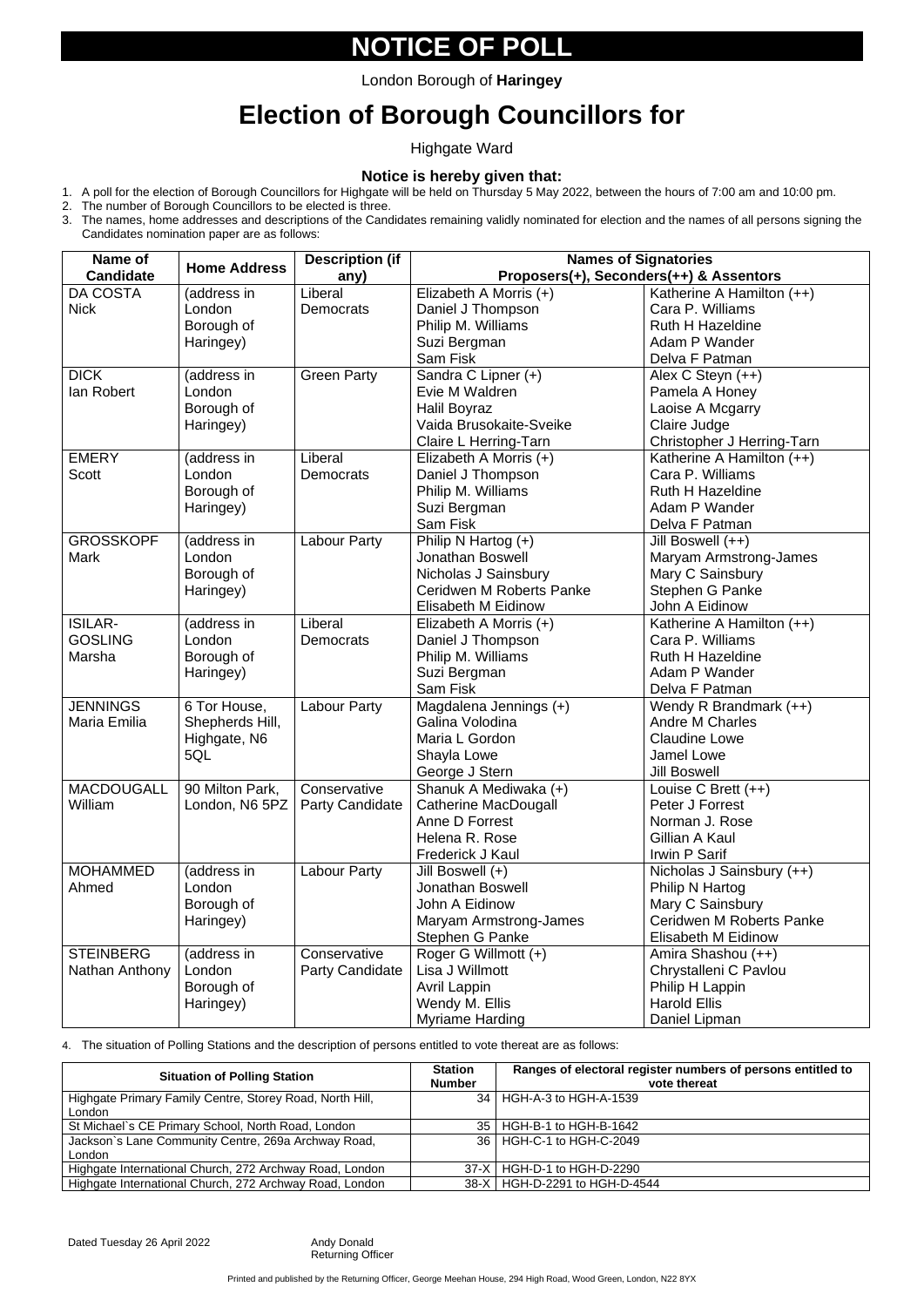## **NOTICE OF POLL**

## **Election of Borough Councillors for**

### Hornsey Ward

#### **Notice is hereby given that:**

- 1. A poll for the election of Borough Councillors for Hornsey will be held on Thursday 5 May 2022, between the hours of 7:00 am and 10:00 pm.
- 2. The number of Borough Councillors to be elected is three.
- 3. The names, home addresses and descriptions of the Candidates remaining validly nominated for election and the names of all persons signing the Candidates nomination paper are as follows:

| Name of<br><b>Candidate</b> | <b>Home Address</b> | <b>Description (if</b><br>any) | <b>Names of Signatories</b><br>Proposers(+), Seconders(++) & Assentors |                                          |  |
|-----------------------------|---------------------|--------------------------------|------------------------------------------------------------------------|------------------------------------------|--|
| <b>BLANDOS</b>              | (address in London  | <b>Conservative Party</b>      | Apostolos Trifyllis (+)                                                | Lindsay Fowler (++)                      |  |
| John                        | Borough of          | Candidate                      | Jane C F Lim Traynor                                                   | <b>Bill Traynor</b>                      |  |
|                             |                     |                                | Margarit Minga                                                         | Anisa Profka                             |  |
|                             | Haringey)           |                                | Michael N Pierson                                                      | Alexandra Bellou                         |  |
|                             |                     |                                |                                                                        |                                          |  |
|                             |                     |                                | <b>Meletios Evdokias</b>                                               | Martin J Hough                           |  |
| <b>BUDGE</b>                | 140B Nelson Road,   | <b>Green Party</b>             | Mary B Hogan (+)                                                       | Andy Dorn $(++)$                         |  |
| Peter                       | London, N8 9RN      |                                | Ian M D Christian                                                      | Karen L Garcia Llamas                    |  |
|                             |                     |                                | Jane C P Chapman                                                       | <b>Giles D Cornwall</b>                  |  |
|                             |                     |                                | Natasha Murli Harjani                                                  | Helena M Kania                           |  |
|                             |                     |                                | <b>Tara Cross</b>                                                      | Stephen Donlon                           |  |
| <b>CARLIN</b>               | (address in London  | Labour Party                   | Lester R Buxton (+)                                                    | Cressida K E Johnson (++)                |  |
| Dana Michelle               | Borough of          |                                | <b>Rosalind M Townsend</b>                                             | <b>Claire Allaway</b>                    |  |
|                             | Haringey)           |                                | Michele Jogee                                                          | <b>Emily K Arkell</b>                    |  |
|                             |                     |                                | Nicholas J Allaway                                                     | Janet M Owen                             |  |
|                             |                     |                                | Haroon A Jogee                                                         | <b>Rachel S Oakes</b>                    |  |
| <b>CUNNINGTON</b>           | (address in London  | <b>Liberal Democrats</b>       | Joshua Dixon (+)                                                       | Catherine A Shaw (++)                    |  |
| Jeremy                      | Borough of          |                                | Jonathan A Clarke                                                      | Jordan L Parker                          |  |
|                             | Haringey)           |                                | Douglas Grierson                                                       | <b>Kalvinder Bains</b>                   |  |
|                             |                     |                                | Suchet Singh                                                           | Finbar P. Canavan                        |  |
|                             |                     |                                | Louise M Toeman                                                        | James A Jenks                            |  |
| <b>DUGGIRALA</b>            | (address in London  | <b>Green Party</b>             | Meghana Duggirala (+)                                                  | Enni Vanhatapio (++)                     |  |
| Meghana                     | Borough of          |                                | Susan A Hughes                                                         | Anne B Murray shrestha                   |  |
|                             | Haringey)           |                                | <b>Richard Ballin</b>                                                  | Robyn M Ballin                           |  |
|                             |                     |                                | Lakshmi Hewavisenti                                                    | Hulya Nalbant                            |  |
|                             |                     |                                | Holly V Matthews                                                       | Ceylan Nalbant                           |  |
| <b>FORREST</b>              | (address in London  | <b>Conservative Party</b>      | Apostolos Trifyllis (+)                                                | Lindsay Fowler (++)                      |  |
| Peter James                 | Borough of          | Candidate                      | Jane C F Lim Traynor                                                   | <b>Bill Traynor</b>                      |  |
|                             | Haringey)           |                                | Margarit Minga                                                         | Martin J Hough                           |  |
|                             |                     |                                | Anisa Profka                                                           | Michael N Pierson                        |  |
|                             |                     |                                | Alexandra Bellou                                                       | <b>Meletios Evdokias</b>                 |  |
| <b>HOGAN</b>                | 140B Nelson Road,   | <b>Green Party</b>             | Peter Budge (+)                                                        | Andy Dorn $(++)$                         |  |
| Mary Bridget                | London, N8 9RN      |                                | Ian M D Christian                                                      | Karen L Garcia Llamas                    |  |
|                             |                     |                                | Jane C P Chapman                                                       | <b>Giles D Cornwall</b>                  |  |
|                             |                     |                                | Natasha Murli Harjani                                                  | Zowie Hibbert                            |  |
|                             |                     |                                | Helena M Kania                                                         | <b>Tara Cross</b>                        |  |
| <b>JOGEE</b>                | (address in London  | <b>Labour Party</b>            | Emily K Arkell (+)                                                     | Michele Jogee (++)                       |  |
| Adam Habib                  | Borough of          |                                |                                                                        | Claire Allaway                           |  |
|                             |                     |                                | Haroon A Jogee<br>Cressida K E Johnson                                 | Nicholas J Allaway                       |  |
|                             | Haringey)           |                                | <b>Rosalind M Townsend</b>                                             | Janet M Owen                             |  |
|                             |                     |                                |                                                                        | <b>Rachel S Oakes</b>                    |  |
|                             |                     |                                | Lester R Buxton                                                        |                                          |  |
| <b>KICHENSIDE</b>           | (address in London  | <b>Liberal Democrats</b>       | Joshua Dixon (+)                                                       | Catherine A Shaw (++)<br>Jordan L Parker |  |
| Matthew                     | Borough of          |                                | Jonathan A Clarke                                                      |                                          |  |
|                             | Haringey)           |                                | Douglas Grierson                                                       | <b>Kalvinder Bains</b>                   |  |
|                             |                     |                                | Suchet Singh                                                           | Finbar P. Canavan                        |  |
|                             |                     |                                | Louise M Toeman                                                        | James A Jenks                            |  |
| <b>ROSE</b>                 | (address in London  | <b>Liberal Democrats</b>       | Joshua Dixon (+)                                                       | Catherine A Shaw (++)                    |  |
| Lexi                        | Borough of          |                                | Jonathan A Clarke                                                      | Jordan L Parker                          |  |
|                             | Haringey)           |                                | Douglas Grierson                                                       | <b>Kalvinder Bains</b>                   |  |
|                             |                     |                                | Suchet Singh                                                           | Finbar P. Canavan                        |  |
|                             |                     |                                | Louise M Toeman                                                        | James A Jenks                            |  |
| <b>WESTON</b>               | (address in London  | Labour Party                   | Rosalind M Townsend (+)                                                | Lester R Buxton $(++)$                   |  |
| Elin Elizabeth              | Borough of          |                                | <b>Emily K Arkell</b>                                                  | Cressida K E Johnson                     |  |
|                             | Haringey)           |                                | Michele Jogee                                                          | Claire Allaway                           |  |
|                             |                     |                                | Nicholas J Allaway                                                     | Janet M Owen                             |  |
|                             |                     |                                | Haroon A Jogee                                                         | Rachel S Oakes                           |  |

4. The situation of Polling Stations and the description of persons entitled to vote thereat are as follows:

| <b>Situation of Polling Station</b>                     | <b>Station</b> | Ranges of electoral register numbers of persons entitled to |
|---------------------------------------------------------|----------------|-------------------------------------------------------------|
|                                                         | <b>Number</b>  | vote thereat                                                |
| Moravian Church, Priory Road, London                    |                | 39   HRN-A-1 to HRN-A-2256                                  |
| Kurdish Advice Centre, 1 Eastfield Road, London         |                | 40   HRN-B-1 to HRN-B-3094                                  |
| St Mary's CE Primary School, Church Lane, London        |                | 41   HRN-C-1 to HRN-C-2307/2                                |
| Middle Lane Methodist Church, 2E Lightfoot Road, London |                | 42   HRN-D-1 to HRN-D-1783                                  |
| Hornsey School For Girls, Inderwick Road, London        |                | 43   HRN-E-1 to HRN-E-1775                                  |

Dated Tuesday 26 April 2022 Andy Donald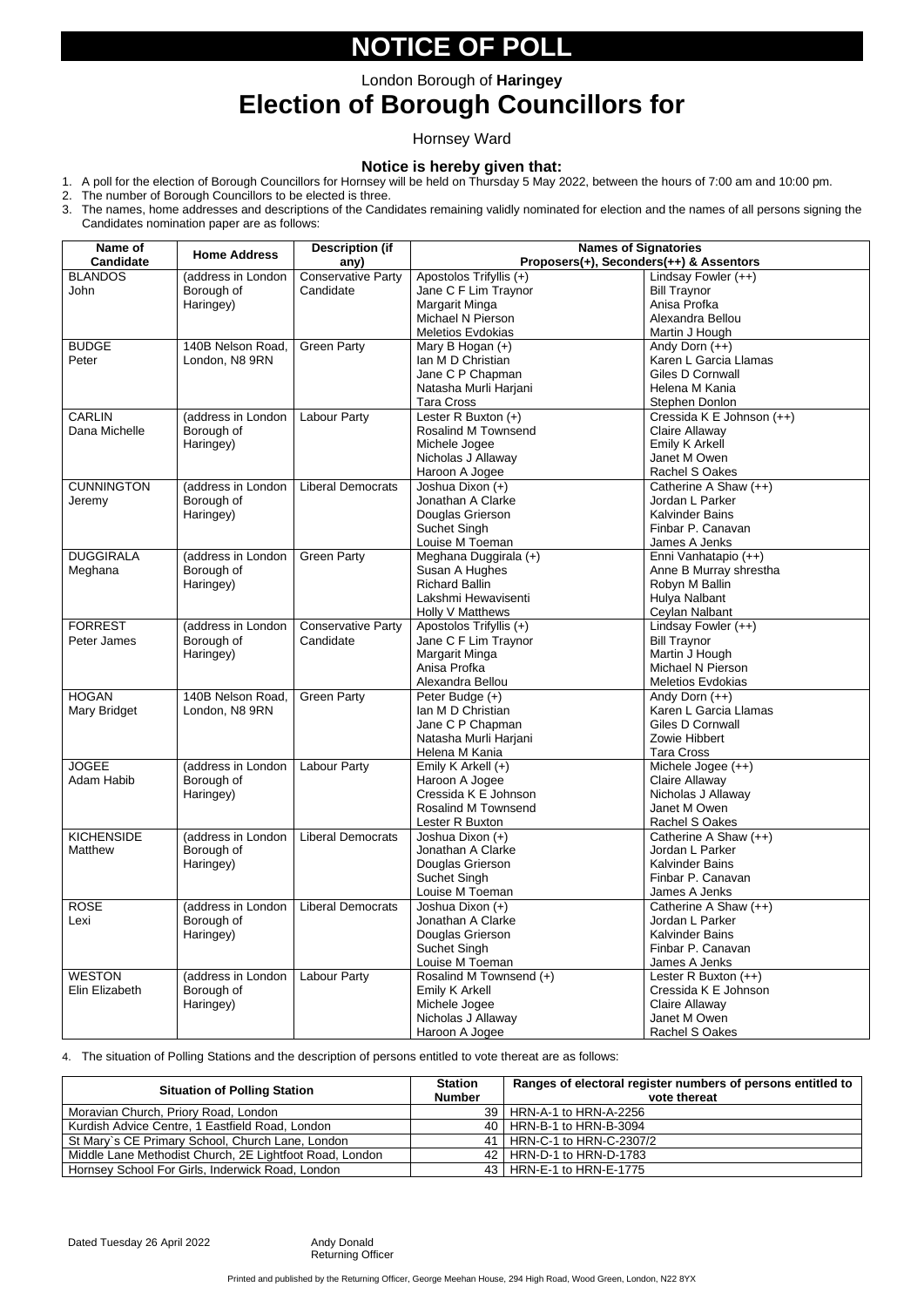## **NOTICE OF POLL**

# **Election of Borough Councillors for**

Muswell Hill Ward

#### **Notice is hereby given that:**

- 1. A poll for the election of Borough Councillors for Muswell Hill will be held on Thursday 5 May 2022, between the hours of 7:00 am and 10:00 pm.
- 2. The number of Borough Councillors to be elected is two.
- 3. The names, home addresses and descriptions of the Candidates remaining validly nominated for election and the names of all persons signing the Candidates nomination paper are as follows:

4. The situation of Polling Stations and the description of persons entitled to vote thereat are as follows:

| Name of                           | Home                                             | <b>Description (if</b>                    | <b>Names of Signatories</b>                                                                                            |                                                                                                                    |  |  |
|-----------------------------------|--------------------------------------------------|-------------------------------------------|------------------------------------------------------------------------------------------------------------------------|--------------------------------------------------------------------------------------------------------------------|--|--|
| <b>Candidate</b>                  | <b>Address</b>                                   | any)                                      | Proposers(+), Seconders(++) & Assentors                                                                                |                                                                                                                    |  |  |
| <b>BOGDANOVIC</b><br><b>Brian</b> | (address in<br>London<br>Borough of<br>Haringey) | Liberal<br><b>Democrats</b>               | Dusica Vukovic-Bogdanovic (+)<br>Emma J Sharp<br><b>Richard G Tharp</b><br><b>Charles Foot</b><br>Peter K Thompson     | Vuk-Alexandar Bogdanovic<br>$(++)$<br><b>Justin Keery</b><br>Monique M Stone<br>Diana M Protheroe<br>Vivian C Ross |  |  |
| <b>BRENNAN</b><br>Cathy           | (address in<br>London<br>Borough of<br>Haringey) | Labour Party                              | Mark A Blake $(+)$<br><b>Jill L Pack</b><br>Brenda J Allan<br><b>Anne E Stennett</b><br>Janet R M Shapiro              | Stephen C Hart (++)<br>Ian R Potts<br>Joseph Ejiofor<br><b>Yvonne Blake</b><br>Hossein Hamedani                    |  |  |
| <b>CONNOR</b><br>Pippa            | (address in<br>London<br>Borough of<br>Haringey) | Liberal<br><b>Democrats</b>               | Branislav Bogdanovic (+)<br>Dusica Vukovic-Bogdanovic<br>Aniela K Wiley<br>Simon P Waldram<br><b>Gavin H Rosenthal</b> | Scott Emery $(++)$<br><b>Simon Mansfield</b><br>Donald R Wiley<br>Sally C Waldram<br>Donald H Jenkinson            |  |  |
| <b>HOYLAND</b><br>Tom Jack        | (address in<br>London<br>Borough of<br>Haringey) | <b>Green Party</b>                        | Augusta H Hull $(+)$<br><b>Neil Townson</b><br><b>Brent S McGregor</b><br>Sally A Champion<br>Gunendran Thangavelu     | Rebecca Meade (++)<br>Kenneth R. Sabel<br>Johan E Aludden<br>Tom J Hoyland<br>Rosa C Zorrilla Villafuerte          |  |  |
| <b>MOLLA</b><br>Sahabuddin        | (address in<br>London<br>Borough of<br>Haringey) | <b>Labour Party</b>                       | Mark A Blake $(+)$<br>lan R Potts<br>Brenda J Allan<br>Joseph Ejiofor<br>Janet R M Shapiro                             | Stephen C Hart (++)<br>Jill L Pack<br><b>Anne E Stennett</b><br><b>Yvonne Blake</b><br>Hossein Hamedani            |  |  |
| <b>PHILLIPS</b><br>Xander         | (address in<br>London<br>Borough of<br>Haringey) | The<br>Conservative<br>Party<br>Candidate | Karen R Phillips $(+)$<br>Charles K Ham<br>Roman Rodrigues-Alarcon<br>Jane E Garrard<br>Jeremy N Rayment               | Paula I Higgins (++)<br>Peter E B Yates<br><b>Eirwen M Harries</b><br><b>Stephen P Phillips</b><br>Adam R Frais    |  |  |

Printed and published by the Returning Officer, George Meehan House, 294 High Road, Wood Green, London, N22 8YX

| <b>Situation of Polling Station</b>                                              | <b>Station</b><br><b>Number</b> | Ranges of electoral register numbers of<br>persons entitled to vote thereat |
|----------------------------------------------------------------------------------|---------------------------------|-----------------------------------------------------------------------------|
| The Birchwood Hall, 171 Fortis Green Road,<br>London                             |                                 | 44-X   MUH-A-3 to MUH-A-1812                                                |
| The Birchwood Hall, 171 Fortis Green Road,<br>London                             |                                 | 45-X   MUH-A-1813 to MUH-A-3482                                             |
| Hornsey Parish Church, St Mary with St George,<br><b>Cranley Gardens, London</b> |                                 | 46   MUH-B-1 to MUH-B-1636                                                  |
| Portable Polling Station, Teresa Walk,<br><b>Connaught Gardens</b>               |                                 | 47   MUH-C-1 to MUH-C-1511                                                  |

Dated Tuesday 26 April 2022 Andy Donald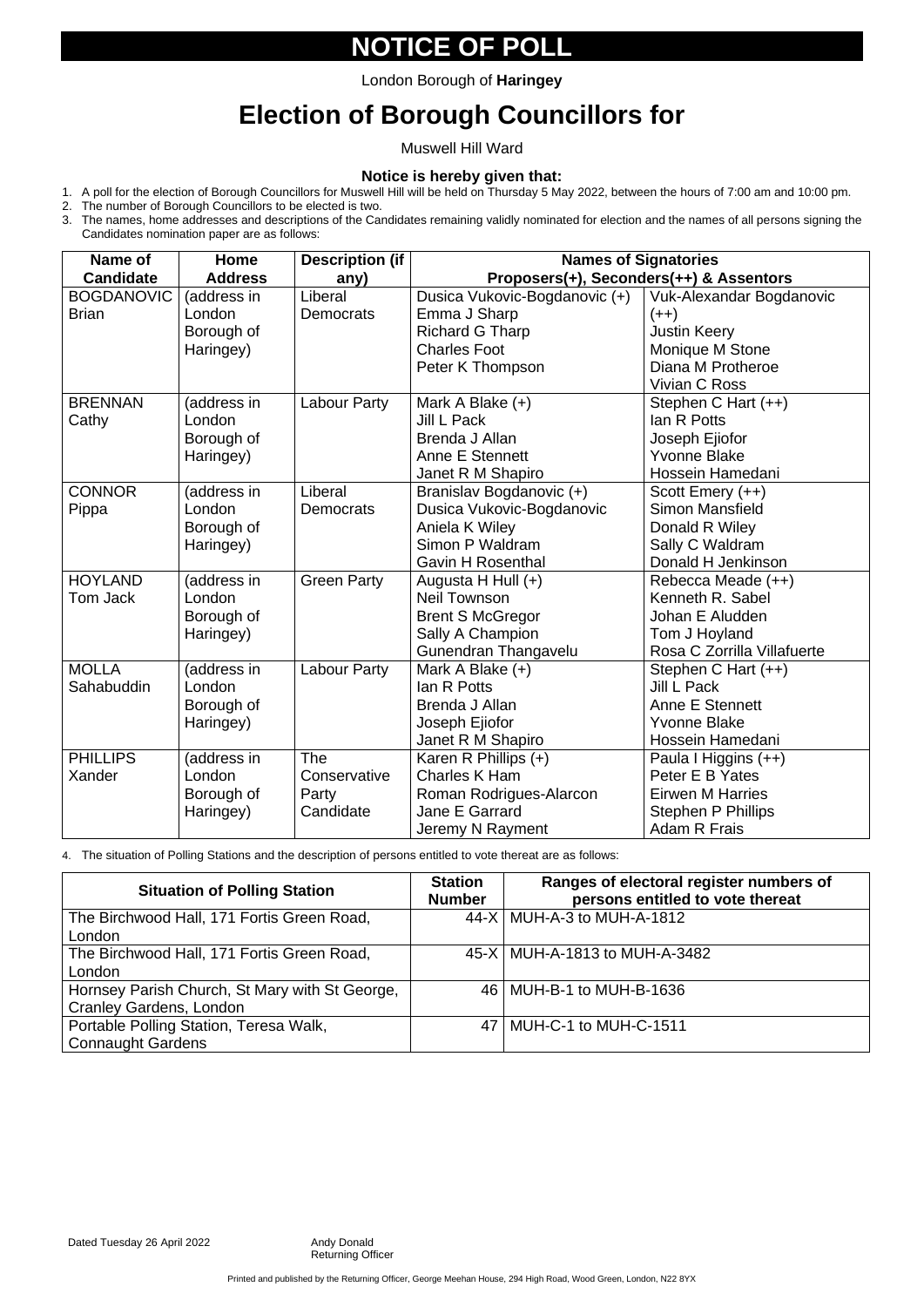## **NOTICE OF POLL**

# **Election of Borough Councillors for**

Noel Park Ward

#### **Notice is hereby given that:**

- 1. A poll for the election of Borough Councillors for Noel Park will be held on Thursday 5 May 2022, between the hours of 7:00 am and 10:00 pm.
- 2. The number of Borough Councillors to be elected is three.
- 3. The names, home addresses and descriptions of the Candidates remaining validly nominated for election and the names of all persons signing the Candidates nomination paper are as follows:

4. The situation of Polling Stations and the description of persons entitled to vote thereat are as follows:

| Name of          | Home           | <b>Description (if</b> | <b>Names of Signatories</b>  |                                         |  |
|------------------|----------------|------------------------|------------------------------|-----------------------------------------|--|
| <b>Candidate</b> | <b>Address</b> | any)                   |                              | Proposers(+), Seconders(++) & Assentors |  |
| <b>AHMET</b>     | (address in    | <b>Labour Party</b>    | Vinothan Sangarapillai (+)   | Gulsun Ibrahim (++)                     |  |
| Peray            | London         |                        | <b>Ishrat A Akhter</b>       | <b>Gerard A J McGrath</b>               |  |
|                  | Borough of     |                        | <b>Judy Webb</b>             | Alan R Dobbie                           |  |
|                  | Haringey)      |                        | <b>Matthew White</b>         | <b>Beatrice D Collett Smedley Bell</b>  |  |
|                  |                |                        | <b>Robert Bell</b>           | <b>Charlotte Smedley</b>                |  |
| <b>AMOS</b>      | (address in    | Liberal                | Dhirajlal H Gudka (+)        | Androulla Koiza (++)                    |  |
| <b>Matthew</b>   | London         | <b>Democrats</b>       | <b>Christopher Partridge</b> | Paul Lamford                            |  |
|                  | Borough of     |                        | Rodney S Baily               | <b>Tevfik Kurt</b>                      |  |
|                  | Haringey)      |                        | <b>Abdool S Bhatoo</b>       | Salim R Bhatoo                          |  |
|                  |                |                        | <b>Khurshid Bhatoo</b>       | Jayantilal G. Kotecha                   |  |
| <b>IBRAHIM</b>   | (address in    | <b>Labour Party</b>    | Vinothan Sangarapillai (+)   | Gulsun Ibrahim (++)                     |  |
| Emine            | London         |                        | <b>Ishrat A Akhter</b>       | <b>Gerard A J McGrath</b>               |  |
|                  | Borough of     |                        | <b>Judy Webb</b>             | Alan R Dobbie                           |  |
|                  | Haringey)      |                        | <b>Matthew White</b>         | <b>Beatrice D Collett Smedley Bell</b>  |  |
|                  |                |                        | <b>Robert Bell</b>           | <b>Charlotte Smedley</b>                |  |
| <b>KAUR</b>      | (address in    | Liberal                | Dhirajlal H Gudka (+)        | Androulla Koiza (++)                    |  |
| Asha             | London         | <b>Democrats</b>       | <b>Christopher Partridge</b> | Paul Lamford                            |  |
|                  | Borough of     |                        | Rodney S Baily               | <b>Tevfik Kurt</b>                      |  |
|                  | Haringey)      |                        | <b>Abdool S Bhatoo</b>       | Salim R Bhatoo                          |  |
|                  |                |                        | <b>Khurshid Bhatoo</b>       | Jayantilal G. Kotecha                   |  |
| <b>MOYEED</b>    | (address in    | <b>Labour Party</b>    | Vinothan Sangarapillai (+)   | Gulsun Ibrahim (++)                     |  |
| <b>Khaled</b>    | London         |                        | <b>Ishrat A Akhter</b>       | <b>Gerard A J McGrath</b>               |  |
| Mohammed         | Borough of     |                        | Judy Webb                    | Alan R Dobbie                           |  |
| Abdul            | Haringey)      |                        | <b>Matthew White</b>         | <b>Beatrice D Collett Smedley Bell</b>  |  |
|                  |                |                        | <b>Robert Bell</b>           | <b>Charlotte Smedley</b>                |  |
| OBESE-           | (address in    | <b>The</b>             | Lois Robertson (+)           | Joseph W Pochciol (++)                  |  |
| <b>JECTY</b>     | London         | Conservative           | Emma L E Thornton            | Eve A French                            |  |
| <b>Ben</b>       | Borough of     | Party                  | Sophie A Hodgson             | Lisa C Walmsley                         |  |
|                  | Haringey)      | Candidate              | Sally Hollingworth           | Daniel T White                          |  |
|                  |                |                        | Mark Hodgkinson              | Rangel Wolf                             |  |
| <b>POWELL</b>    | (address in    | Liberal                | Dhirajlal H Gudka (+)        | Androulla Koiza (++)                    |  |
| Anthony          | London         | <b>Democrats</b>       | <b>Christopher Partridge</b> | Paul Lamford                            |  |
|                  | Borough of     |                        | Rodney S Baily               | <b>Tevfik Kurt</b>                      |  |
|                  | Haringey)      |                        | <b>Abdool S Bhatoo</b>       | Salim R Bhatoo                          |  |
|                  |                |                        | Khurshid Bhatoo              | Jayantilal G. Kotecha                   |  |

Printed and published by the Returning Officer, George Meehan House, 294 High Road, Wood Green, London, N22 8YX

| <b>Situation of Polling Station</b> | <b>Station</b> | Ranges of electoral register numbers of persons |
|-------------------------------------|----------------|-------------------------------------------------|
|                                     | <b>Number</b>  | entitled to vote thereat                        |

| Wood Green Central Library, High Road, London      | 48-X   NOP-A-1 to NOP-A-1603    |
|----------------------------------------------------|---------------------------------|
| Wood Green Central Library, High Road, London      | 49-X   NOP-A-1604 to NOP-A-3166 |
| St Marks Church, Ashley Crescent/Gladstone Avenue, | 50   NOP-B-1 to NOP-B-2112      |
| London                                             |                                 |
| Noel Park Primary School, Gladstone Avenue, London | 51-X   NOP-C-1 to NOP-C-2244    |
| Noel Park Primary School, Gladstone Avenue, London | 52-X   NOP-C-2245 to NOP-C-4028 |

Dated Tuesday 26 April 2022 Andy Donald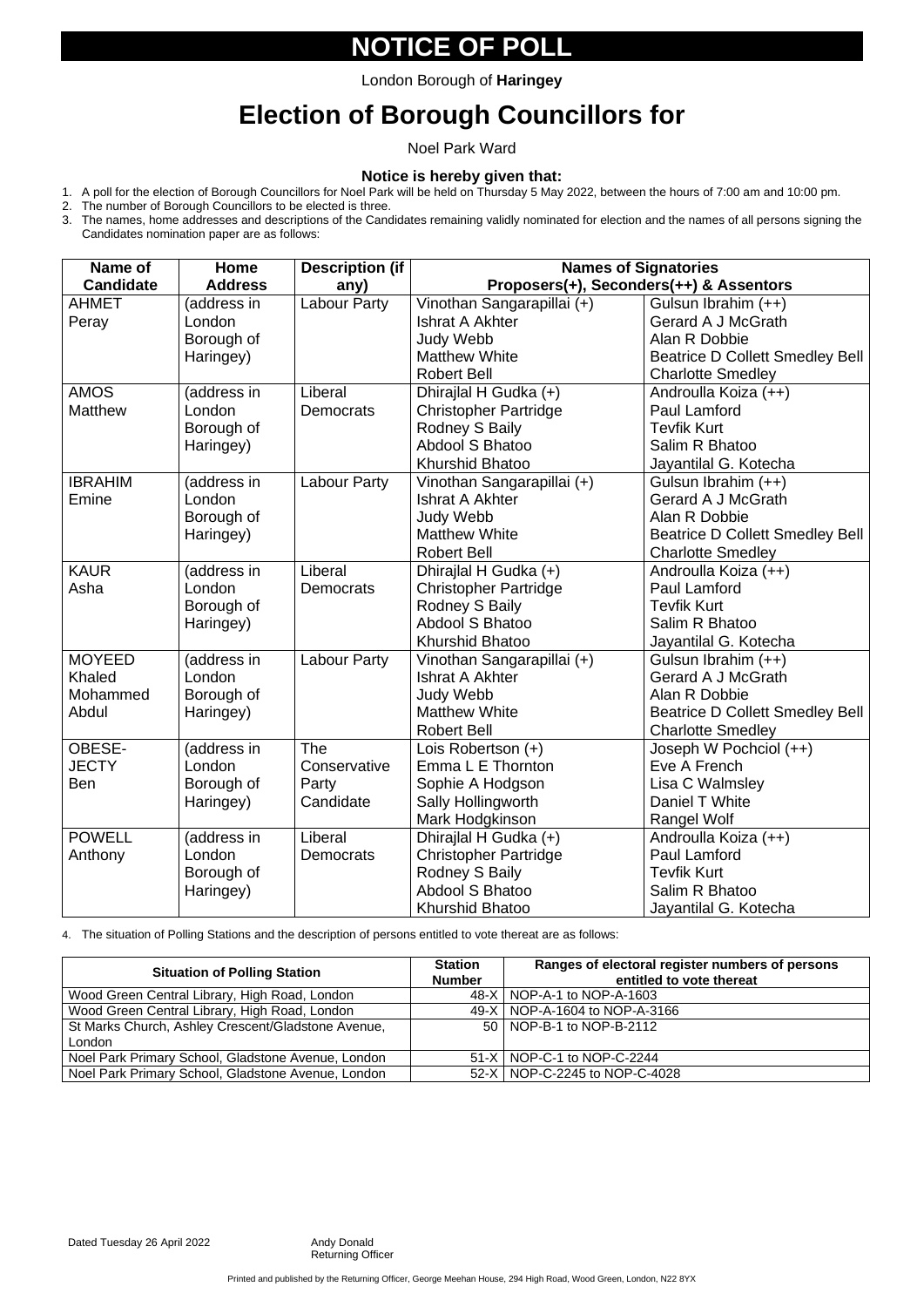## **NOTICE OF POLL**

# **Election of Borough Councillors for**

Northumberland Park Ward

#### **Notice is hereby given that:**

- 1. A poll for the election of Borough Councillors for Northumberland Park will be held on Thursday 5 May 2022, between the hours of 7:00 am and 10:00 pm.
- 2. The number of Borough Councillors to be elected is three.
- 3. The names, home addresses and descriptions of the Candidates remaining validly nominated for election and the names of all persons signing the Candidates nomination paper are as follows:

4. The situation of Polling Stations and the description of persons entitled to vote thereat are as follows:

| Name of<br><b>Candidate</b> | <b>Home Address</b> | <b>Description (if</b><br>any) | <b>Names of Signatories</b><br>Proposers(+), Seconders(++) & Assentors |                                               |
|-----------------------------|---------------------|--------------------------------|------------------------------------------------------------------------|-----------------------------------------------|
| <b>AITKEN</b>               | (address in         | Liberal                        | Annem Hobson (+)                                                       | James J McGlynn (++)                          |
| Ron                         | London Borough      | <b>Democrats</b>               | Alice M Delemare Tangpuori                                             | Nathan M G Allcock                            |
|                             | of Haringey)        |                                | Joanna C G Lindsay-Smith                                               | <b>Mitchel A Fenton</b>                       |
|                             |                     |                                |                                                                        |                                               |
|                             |                     |                                | Philopos Yassein                                                       | Martha Yassein<br><b>Patrick Watson</b>       |
| <b>AMIN</b>                 | (address in         | <b>Labour Party</b>            | <b>Gary Stanton</b>                                                    |                                               |
| Kaushika                    | London Borough      |                                | Kemal Yildirim (+)<br><b>Cherry E Fitzsimmons</b>                      | Yildiz Kurt (++)<br><b>Celalettin Erdogan</b> |
|                             | of Haringey)        |                                | <b>Ahmed Mohammed</b>                                                  | Hasan Hayirli                                 |
|                             |                     |                                | Gullu Aygun                                                            | <b>Augustine Aneke</b>                        |
|                             |                     |                                | <b>Presley Antoine</b>                                                 | Martin T Laheen                               |
| <b>BABIS</b>                | 95 Beaconsfield     | Conservative                   | Niveda Moorthy (+)                                                     | Moorthy Kandasamy (++)                        |
| Daniel                      | Road,               | <b>Party Candidate</b>         | Rama Moorthy                                                           | Massimo Rossini                               |
|                             | Tottenham,          |                                | Maureen Rossini Nyombi                                                 | Esquire Lance G G Howard-Clarke               |
|                             | London, N15         |                                | <b>Esquire Guy C Howard-Clarke</b>                                     | Enejoh J Haruna                               |
|                             | 4SH                 |                                | <b>Titilola Haruna</b>                                                 | Mubarak Ogunbadejo                            |
| <b>BEVAN</b>                | 83 Church Road,     | <b>Labour Party</b>            | Kemal Yildirim (+)                                                     | Yildiz Kurt (++)                              |
| John Edwin                  | London, N17 8AL     |                                | <b>Cherry E Fitzsimmons</b>                                            | Celalettin Erdogan                            |
|                             |                     |                                | <b>Ahmed Mohammed</b>                                                  | Hasan Hayirli                                 |
|                             |                     |                                | Gullu Aygun                                                            | <b>Augustine Aneke</b>                        |
|                             |                     |                                | <b>Presley Antoine</b>                                                 | Martin T Laheen                               |
| <b>LEENSTRA</b>             | (address in         | <b>Green Party</b>             | Marit R Leenstra (+)                                                   | Philomena Abani (++)                          |
| Marit                       | London Borough      |                                | <b>Dominic Merrick</b>                                                 | Jeroen Claus                                  |
|                             | of Haringey)        |                                | <b>Emma Geraghty</b>                                                   | Ann Hunt                                      |
|                             |                     |                                | <b>Thomas Cane</b>                                                     | Carla J Rees                                  |
|                             |                     |                                | Giorgia Cagnoli                                                        | <b>Violet A Murray</b>                        |
| LINDSAY-SMITH               | (address in         | Liberal                        | Annem Hobson (+)                                                       | James J McGlynn (++)                          |
| <b>Bob</b>                  | London Borough      | <b>Democrats</b>               | Alice M Delemare Tangpuori                                             | Nathan M G Allcock                            |
|                             | of Haringey)        |                                | Joanna C G Lindsay-Smith                                               | <b>Mitchel A Fenton</b>                       |
|                             |                     |                                | Bryan D Daniel                                                         | <b>Evadney Y Daniel</b>                       |
|                             |                     |                                | Philopos Yassein                                                       | Martha Yassein                                |
| <b>MCGILLIVRAY</b>          | Flat G2 Twyford     | Conservative                   | Niveda Moorthy $(+)$                                                   | Moorthy Kandasamy (++)                        |
| <b>Calum Alexander</b>      | House, Chisley      | <b>Party Candidate</b>         | Rama Moorthy                                                           | Massimo Rossini                               |
|                             | Road,               |                                | Maureen Rossini Nyombi                                                 | Esquire Lance G G Howard-Clarke               |
|                             | Tottenham,          |                                | Esquire Guy C Howard-Clarke                                            | Enejoh J Haruna                               |
|                             | London, N15 6PA     |                                | Titilola Haruna                                                        | Mubarak Ogunbadejo                            |
| <b>MORTIMER</b>             | (address in         | Liberal                        | Annem Hobson (+)                                                       | James J McGlynn (++)                          |
| Valerie                     | London Borough      | Democrats                      | Alice M Delemare Tangpuori                                             | Nathan M G Allcock                            |
|                             | of Haringey)        |                                | Joanna C G Lindsay-Smith                                               | Mitchel A Fenton                              |
|                             |                     |                                | <b>Gary Stanton</b>                                                    | <b>Patrick Watson</b>                         |
|                             |                     |                                | Linda A Silver-Markell                                                 | Naciye N Ahmet                                |
| <b>OVAT</b>                 | (address in         | <b>Labour Party</b>            | Kemal Yildirim (+)                                                     | Yildiz Kurt (++)                              |
| Ajda                        | London Borough      |                                | <b>Cherry E Fitzsimmons</b>                                            | Celalettin Erdogan                            |
|                             | of Haringey)        |                                | <b>Ahmed Mohammed</b>                                                  | Hasan Hayirli                                 |
|                             |                     |                                | Gullu Aygun                                                            | <b>Augustine Aneke</b>                        |
|                             |                     |                                | <b>Presley Antoine</b>                                                 | Martin T Laheen                               |
| <b>RAGNUTH</b>              | 16 Dover Road,      | Conservative                   | Niveda Moorthy (+)                                                     | Moorthy Kandasamy (++)                        |
| Mitty                       | Edmonton,           | <b>Party Candidate</b>         | Rama Moorthy                                                           | <b>Massimo Rossini</b>                        |
|                             | London, N9 OLD      |                                | Maureen Rossini Nyombi                                                 | Esquire Lance G G Howard-Clarke               |
|                             |                     |                                | <b>Esquire Guy C Howard-Clarke</b>                                     | Enejoh J Haruna                               |
|                             |                     |                                | <b>Titilola Haruna</b>                                                 | Mubarak Ogunbadejo                            |

Printed and published by the Returning Officer, George Meehan House, 294 High Road, Wood Green, London, N22 8YX

| <b>Situation of Polling Station</b>                         | <b>Station</b> | Ranges of electoral register numbers of persons entitled to |
|-------------------------------------------------------------|----------------|-------------------------------------------------------------|
|                                                             | <b>Number</b>  | vote thereat                                                |
| Calvary Church Hall, Northumberland Park, London            |                | 53   NUP-A-1 to NUP-A-1761                                  |
| The Old Bell Brewery, 676a High Road, London                |                | 54   NUP-B-1 to NUP-B-1164                                  |
| Neighbourhood Resource Centre, 177 Park Lane, London        |                | 55-X   NUP-C-1 to NUP-C-2187                                |
| Neighbourhood Resource Centre, 177 Park Lane, London        |                | 56-X   NUP-C-2188 to NUP-C-3967                             |
| Harris Primary Academy Coleraine Park, Glendish / Halefield |                | 57   NUP-D-1 to NUP-D-2281                                  |
| Road, London                                                |                |                                                             |

Dated Tuesday 26 April 2022 Andy Donald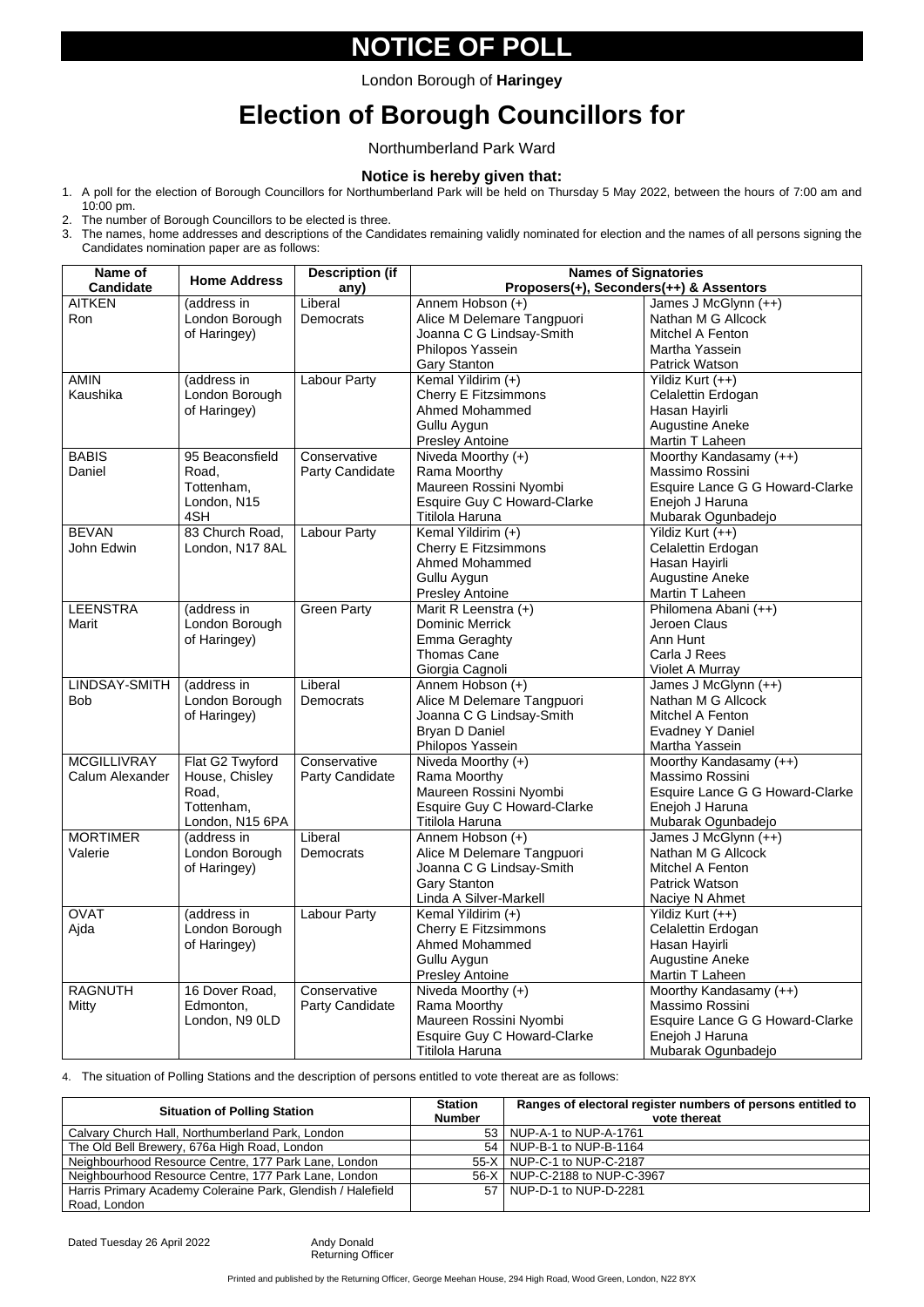# **NOTICE OF POLL**

# **Election of Borough Councillors for**

Seven Sisters Ward

#### **Notice is hereby given that:**

- 1. A poll for the election of Borough Councillors for Seven Sisters will be held on Thursday 5 May 2022, between the hours of 7:00 am and 10:00 pm.
- 2. The number of Borough Councillors to be elected is two.
- 3. The names, home addresses and descriptions of the Candidates remaining validly nominated for election and the names of all persons signing the Candidates nomination paper are as follows:

4. The situation of Polling Stations and the description of persons entitled to vote thereat are as follows:

| Name of          | Home           | <b>Description (if</b> | <b>Names of Signatories</b>             |                            |  |
|------------------|----------------|------------------------|-----------------------------------------|----------------------------|--|
| <b>Candidate</b> | <b>Address</b> | any)                   | Proposers(+), Seconders(++) & Assentors |                            |  |
| <b>BLAKE</b>     | 51 Rutland     | Labour Party           | Eluzer Klein (+)                        | Bhavini Patel (++)         |  |
| Barbara Joan     | Gardens,       |                        | Dan McCartney                           | <b>Pauline Gibson</b>      |  |
|                  | Haringey,      |                        | <b>Joel A Furze</b>                     | <b>Marcus Haas</b>         |  |
|                  | London, N4     |                        | Deborah B Cawkwell                      | <b>Jennifer A Smolders</b> |  |
|                  | 1JN            |                        | <b>Joel Breuer</b>                      | Carolyn A Gibbons          |  |
| <b>GEORGE</b>    | Flat G2,       | Conservative           | Calum A McGillivray (+)                 | Anthony E. Lynas-Gray (++) |  |
| Rachel           | Twyford        | Party                  | John Barimah                            | Charlotte K Annan          |  |
|                  | House, Chisley | Candidate              | Janette M Van Soelen                    | <b>Jonathan F Collie</b>   |  |
|                  | Road, Seven    |                        | Julie A Le Milliere                     | Fernanda L Marquez chavez  |  |
|                  | Sisters,       |                        | <b>Thelma Chin</b>                      | Agata Grabowska            |  |
|                  | London, N15    |                        |                                         |                            |  |
|                  | 6PA            |                        |                                         |                            |  |
| <b>HIRST</b>     | (address in    | Liberal                | Christopher A Stone (+)                 | Gemma L Cassidy (++)       |  |
| Lydia            | London         | <b>Democrats</b>       | <b>Cristian Gobjila</b>                 | <b>Thomas Avery</b>        |  |
|                  | Borough of     |                        | <b>Chloe Avery</b>                      | Peter J Braga              |  |
|                  | Haringey)      |                        | Samuel O Kemp                           | Jane McKenzie              |  |
|                  |                |                        | <b>Abdul Mumin</b>                      | Jennifer M C Bell          |  |
| <b>JENKS</b>     | (address in    | Liberal                | Christopher A Stone (+)                 | Jennifer M C Bell (++)     |  |
| Jim              | London         | <b>Democrats</b>       | <b>Cristian Gobjila</b>                 | Ilinca Ureche-Angelescu    |  |
|                  | Borough of     |                        | <b>Thomas Avery</b>                     | <b>Chloe Avery</b>         |  |
|                  | Haringey)      |                        | Peter J Braga                           | Samuel O Kemp              |  |
|                  |                |                        | Jane McKenzie                           | <b>Abdul Mumin</b>         |  |
| <b>NOBLE</b>     | 44 Norfolk     | Conservative           | Rachel George (+)                       | Calum A McGillivray (++)   |  |
| Stephen          | Avenue,        | Party                  | Anthony E. Lynas-Gray                   | John Barimah               |  |
| Michael          | Seven Sisters, | Candidate              | <b>Charlotte K Annan</b>                | Janette M Van Soelen       |  |
|                  | London, N15    |                        | Jonathan F Collie                       | Julie A Le Milliere        |  |
|                  | 6JX            |                        | Fernanda L Marquez chavez               | Thelma Chin                |  |
| <b>PEARCE</b>    | 50 Eade Road,  | <b>Green Party</b>     | Daniel Maguire (+)                      | Sara Valenti (++)          |  |
| Rosie Beth       | London, N4     |                        | Julie E Rooke                           | Elif Aygun                 |  |
|                  | 1DH            |                        | Micheal E Downing                       | Victoria Booth             |  |
|                  |                |                        | <b>Richard Steer</b>                    | <b>Kristen Clatworthy</b>  |  |
|                  |                |                        | <b>Shomon Miah</b>                      | Samantha Squire            |  |
| SIMMONS-         | (address in    | Labour Party           | Eluzer Klein (+)                        | Bhavini Patel (++)         |  |
| <b>SAFO</b>      | London         |                        | Dan McCartney                           | <b>Pauline Gibson</b>      |  |
| <b>Michelle</b>  | Borough of     |                        | Joel A Furze                            | <b>Marcus Haas</b>         |  |
| La.Vaughan       | Haringey)      |                        | Deborah B Cawkwell                      | Jennifer A Smolders        |  |
|                  |                |                        | <b>Joel Breuer</b>                      | Carolyn A Gibbons          |  |

Printed and published by the Returning Officer, George Meehan House, 294 High Road, Wood Green, London, N22 8YX

| <b>Situation of Polling Station</b>           | <b>Station</b><br><b>Number</b> | Ranges of electoral register numbers of<br>persons entitled to vote thereat |
|-----------------------------------------------|---------------------------------|-----------------------------------------------------------------------------|
| Dorset Hall West Green Baptist Church, Dorset |                                 | 58   SES-A-1 to SES-A-2333                                                  |
| Road, London                                  |                                 |                                                                             |
| Triangle Community Centre, 91-93 St Ann's     |                                 | 59-X   SES-B-1 to SES-B-1919                                                |
| Road, London                                  |                                 |                                                                             |
| Triangle Community Centre, 91-93 St Ann's     |                                 | 60-X   SES-B-1920 to SES-B-3680                                             |
| Road, London                                  |                                 |                                                                             |

Dated Tuesday 26 April 2022 Andy Donald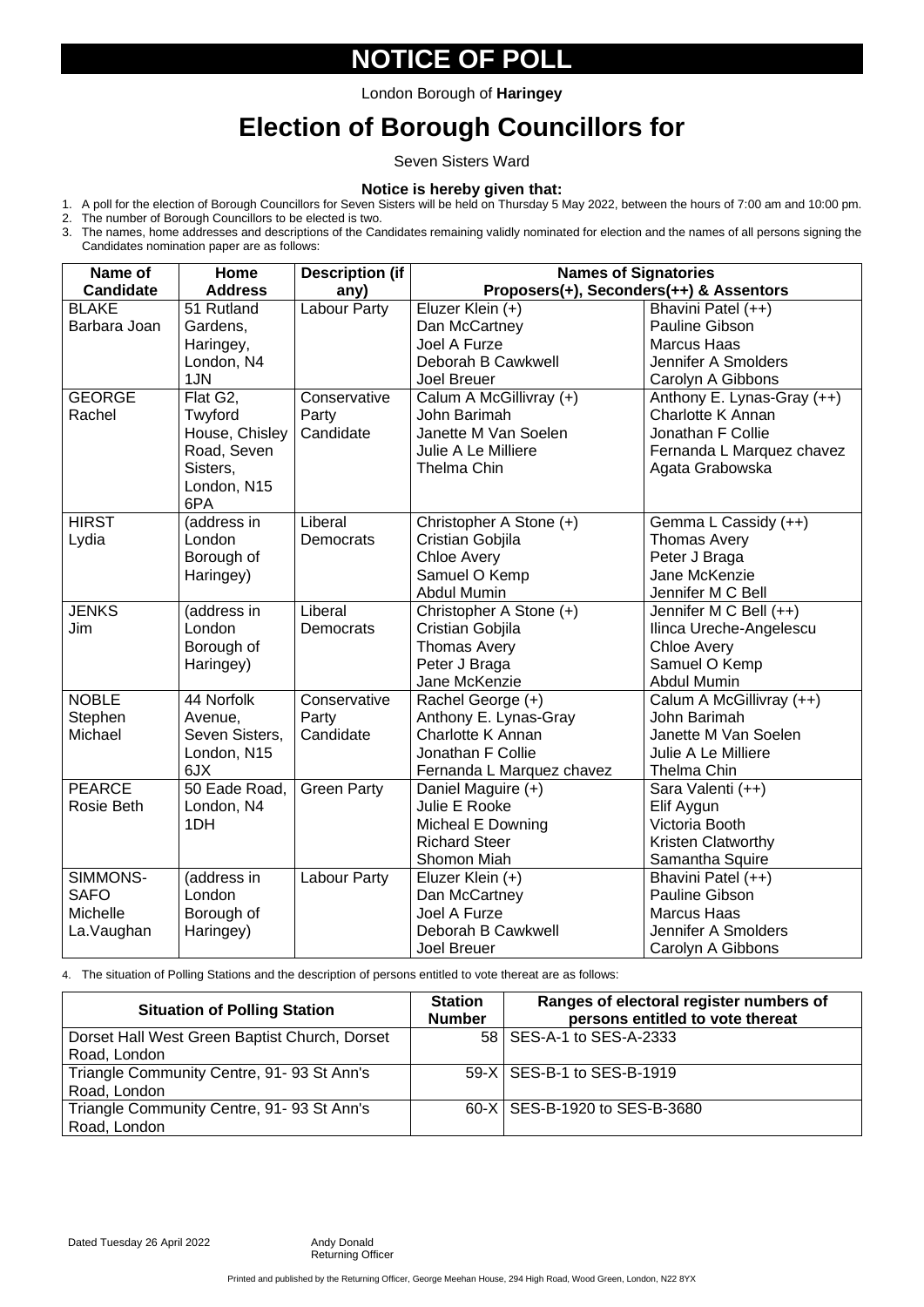## **NOTICE OF POLL**

# **Election of Borough Councillors for**

South Tottenham Ward

#### **Notice is hereby given that:**

- 1. A poll for the election of Borough Councillors for South Tottenham will be held on Thursday 5 May 2022, between the hours of 7:00 am and 10:00 pm.
- 2. The number of Borough Councillors to be elected is three.
- 3. The names, home addresses and descriptions of the Candidates remaining validly nominated for election and the names of all persons signing the Candidates nomination paper are as follows:

4. The situation of Polling Stations and the description of persons entitled to vote thereat are as follows:

| Name of               |                     | <b>Description (if</b> | <b>Names of Signatories</b>             |                           |  |
|-----------------------|---------------------|------------------------|-----------------------------------------|---------------------------|--|
| <b>Candidate</b>      | <b>Home Address</b> | any)                   | Proposers(+), Seconders(++) & Assentors |                           |  |
| <b>ADJE</b>           | (address in         | <b>Labour Party</b>    | Samuel J Davidsohn (+)                  | Mark Grosskopf (++)       |  |
| <b>Charles Ochuko</b> | London Borough      |                        | <b>Ulku Coskun</b>                      | <b>Danielle Orenstein</b> |  |
|                       | of Haringey)        |                        | Colin A Middleton                       | Lorna M Reith             |  |
|                       |                     |                        | Lydia A Odelana                         | Carnis D Johnson          |  |
|                       |                     |                        | Dorothy Greenway                        | <b>Teresa M Lister</b>    |  |
| <b>CONYERS</b>        | (address in         | Liberal                | Daniel A Houghton (+)                   | Hilary S Barker (++)      |  |
| Paul                  | London Borough      | Democrats              | Simon Pollard                           | Benjamin Scanlon          |  |
|                       | of Haringey)        |                        | <b>Walid Amiri</b>                      | <b>Yvette Francis</b>     |  |
|                       |                     |                        | <b>Ernest Francis</b>                   | Leah Turner               |  |
|                       |                     |                        | Lee Poulter                             | Amira Awad                |  |
| <b>DODD</b>           | (address in         | <b>Green Party</b>     | Frances Holloway (+)                    | Eileen Gleeson (++)       |  |
| Abigail Jane          | London Borough      |                        | <b>Andrew R Reynolds</b>                | Sofia E Andrade Pereira   |  |
|                       | of Haringey)        |                        | Sabrina A Pereira                       | Yolanda A Pereira         |  |
|                       |                     |                        | David J Mitchell                        | Antoinette H. Camatchee   |  |
|                       |                     |                        | Amelia J K Hunt                         | Simon P Finn              |  |
| <b>GUNES</b>          | (address in         | <b>Labour Party</b>    | Samuel J Davidsohn (+)                  | Mark Grosskopf (++)       |  |
| Makbule               | London Borough      |                        | <b>Ulku Coskun</b>                      | Danielle Orenstein        |  |
|                       | of Haringey)        |                        | Colin A Middleton                       | Lorna M Reith             |  |
|                       |                     |                        | Lydia A Odelana                         | Carnis D Johnson          |  |
|                       |                     |                        | Dorothy Greenway                        | <b>Teresa M Lister</b>    |  |
| <b>LAKE</b>           | Flat 3, 212 Page    | Conservative           | Georgios Dristas (+)                    | Shloime Royde (++)        |  |
| Daniel                | Green Terrace,      | <b>Party Candidate</b> | <b>Esther Royde</b>                     | Stephen M Noble           |  |
|                       | Seven Sisters,      |                        | Frieda Revah                            | Tanya M Revah             |  |
|                       | London, N15         |                        | Mark A Revah                            | <b>Eric Kwarteng</b>      |  |
|                       | 4NP                 |                        | Juliana Kwarteng                        | <b>Paltiel Klein</b>      |  |
| <b>LINDEMAN</b>       | (address in         | Liberal                | Daniel A Houghton (+)                   | Hilary S Barker (++)      |  |
| Joan                  | London Borough      | Democrats              | <b>Simon Pollard</b>                    | Benjamin Scanlon          |  |
|                       | of Haringey)        |                        | <b>Walid Amiri</b>                      | <b>Yvette Francis</b>     |  |
|                       |                     |                        | <b>Ernest Francis</b>                   | Leah Turner               |  |
|                       |                     |                        | Lee Poulter                             | Amira Awad                |  |
| <b>PEACOCK</b>        | (address in         | Labour Party           | Samuel J Davidsohn (+)                  | Mark Grosskopf (++)       |  |
| Sheila Sylvia         | London Borough      |                        | <b>Ulku Coskun</b>                      | Danielle Orenstein        |  |
|                       | of Haringey)        |                        | Colin A Middleton                       | Lydia A Odelana           |  |
|                       |                     |                        | Louisa Belle                            | Carnis D Johnson          |  |
|                       |                     |                        | Dorothy Greenway                        | <b>Teresa M Lister</b>    |  |
| <b>ROSENTHAL</b>      | (address in         | Liberal                | Daniel A Houghton (+)                   | Hilary S Barker (++)      |  |
| Gavin                 | London Borough      | Democrats              | Simon Pollard                           | <b>Benjamin Scanlon</b>   |  |
|                       | of Haringey)        |                        | <b>Walid Amiri</b>                      | <b>Yvette Francis</b>     |  |
|                       |                     |                        | <b>Ernest Francis</b>                   | Leah Turner               |  |
|                       |                     |                        | Lee Poulter                             | Amira Awad                |  |
| <b>ROSSINI</b>        | 119 Lansdowne       | Conservative           | Georgios Dristas (+)                    | Daniel Lake (++)          |  |
| Massimo               | Road,               | Party Candidate        | Shloime Royde                           | Stephen M Noble           |  |
|                       | Tottenham,          |                        | Frieda Revah                            | Tanya M Revah             |  |
|                       | London, N17         |                        | Mark A Revah                            | <b>Eric Kwarteng</b>      |  |
|                       | 0 <sub>N</sub>      |                        | <b>Esther Royde</b>                     | Juliana Kwarteng          |  |
| <b>ROYDE</b>          | 23 Craven Park      | Conservative           | Georgios Dristas (+)                    | Daniel Lake (++)          |  |
| Shloime               | Road, Seven         | Party Candidate        | <b>Esther Royde</b>                     | Stephen M Noble           |  |
|                       | Sisters, London,    |                        | Mark A Revah                            | Tanya M Revah             |  |
|                       | <b>N15 6AA</b>      |                        | Frieda Revah                            | <b>Eric Kwarteng</b>      |  |
|                       |                     |                        | Juliana Kwarteng                        | <b>Paltiel Klein</b>      |  |

| <b>Situation of Polling Station</b>                | <b>Station</b><br><b>Number</b> | Ranges of electoral register numbers of persons<br>entitled to vote thereat |
|----------------------------------------------------|---------------------------------|-----------------------------------------------------------------------------|
| Welbourne Childrens Centre, Stainby Road, London   |                                 | 61   SOT-A-1 to SOT-A-1973                                                  |
| Earlsmead Primary School, Wakefield Road entrance, |                                 | 62   SOT-B-1 to SOT-B-2583                                                  |
| <b>Broad Lane</b>                                  |                                 |                                                                             |
| Crowland Primary School, Crowland Road, London     |                                 | 63-X   SOT-C-1 to SOT-C-1754                                                |
| Crowland Primary School, Crowland Road, London     |                                 | 64-X   SOT-C-1755 to SOT-C-3334                                             |
| Ferry Lane Primary School, Jarrow Road, Ferry Lane |                                 | 65   SOT-D-1 to SOT-D-1896                                                  |
| Estate                                             |                                 |                                                                             |

Dated Tuesday 26 April 2022 Andy Donald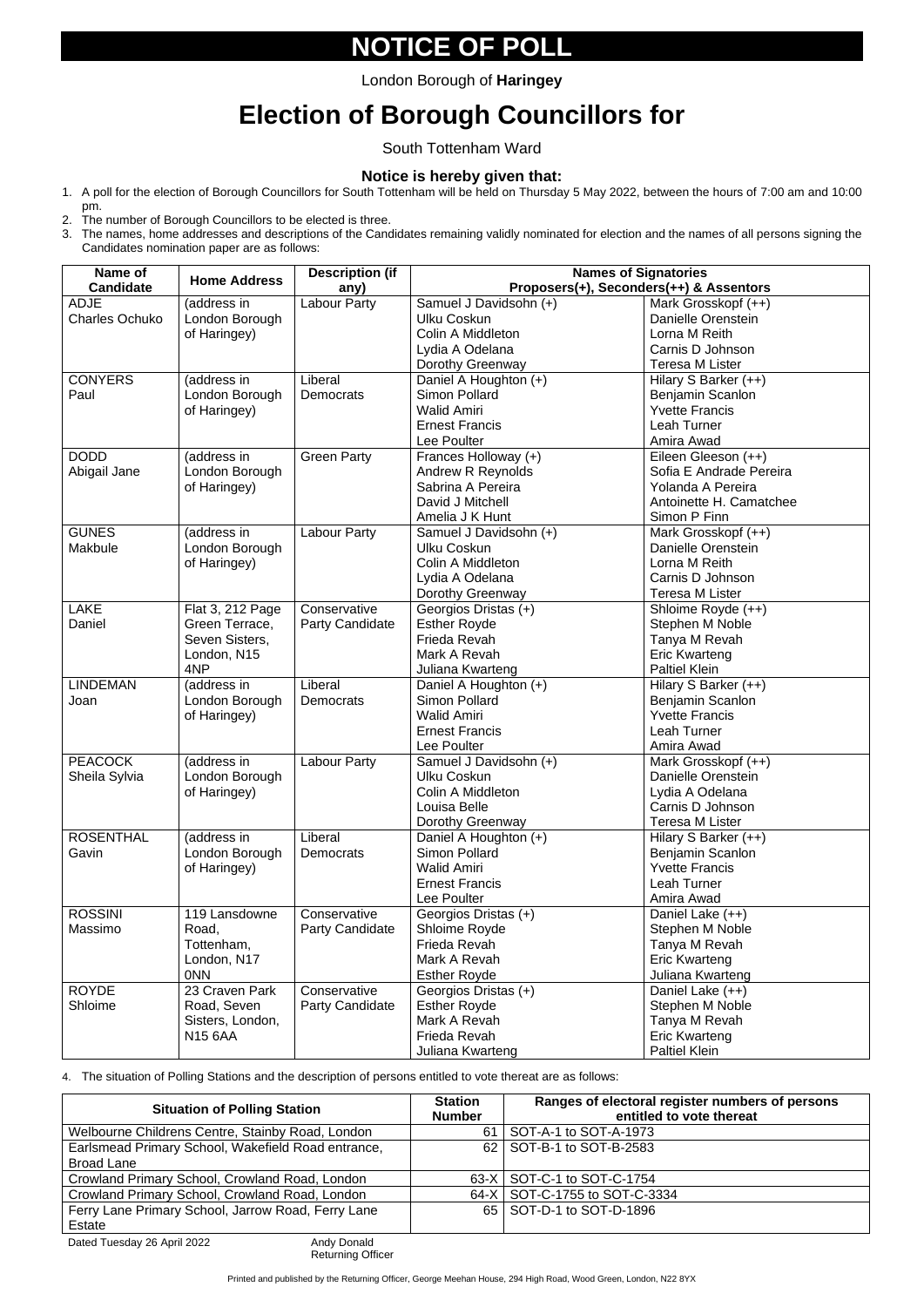### **NOTICE OF POLL**

# **Election of Borough Councillors for**

St Ann`s Ward

#### **Notice is hereby given that:**

- 1. A poll for the election of Borough Councillors for St Ann`s will be held on Thursday 5 May 2022, between the hours of 7:00 am and 10:00 pm.
- 2. The number of Borough Councillors to be elected is two.
- 3. The names, home addresses and descriptions of the Candidates remaining validly nominated for election and the names of all persons signing the Candidates nomination paper are as follows:

4. The situation of Polling Stations and the description of persons entitled to vote thereat are as follows:

| Name of             | <b>Home</b>    | <b>Description (if</b> | <b>Names of Signatories</b>             |                                |  |
|---------------------|----------------|------------------------|-----------------------------------------|--------------------------------|--|
| <b>Candidate</b>    | <b>Address</b> | any)                   | Proposers(+), Seconders(++) & Assentors |                                |  |
| <b>CHAN</b>         | 20 Mitchley    | <b>Green Party</b>     | Kipke Chillingworth (+)                 | Sally-Ann K Chillingworth (++) |  |
| Emma                | Road.          |                        | Mark J Chillingworth                    | <b>William E Gardner</b>       |  |
|                     | Tottenham,     |                        | Egbert Johnson                          | Elaine Johnson                 |  |
|                     | London, N17    |                        | <b>Vonbelle H Christian</b>             | David U Christian              |  |
|                     | 9HG            |                        | Sarah M Woodcock                        | <b>Robert Y Dunn</b>           |  |
| <b>CHRISPIN</b>     | 6 Dagmar       | <b>Green Party</b>     | Mark J Chillingworth (+)                | Sally-Ann K Chillingworth (++) |  |
| Harry               | Road, London,  |                        | Kipke Chillingworth                     | <b>William E Gardner</b>       |  |
|                     | <b>N4 4PB</b>  |                        | Elaine Johnson                          | Egbert Johnson                 |  |
|                     |                |                        | <b>Vonbelle H Christian</b>             | Sarah M Woodcock               |  |
|                     |                |                        | <b>Robert Y Dunn</b>                    | Gemma C Sharpe                 |  |
| <b>DENNISON</b>     | (address in    | Liberal                | Elizabeth R Hutchinson (+)              | Rosemary Dunne (++)            |  |
| Paul                | London         | <b>Democrats</b>       | <b>William R Jefferies</b>              | Mary A. Thorpe                 |  |
|                     | Borough of     |                        | Ruth M. Harper                          | <b>Wayne Holloway</b>          |  |
|                     | Haringey)      |                        | Laura E Brasnett                        | <b>Gregory R White</b>         |  |
|                     |                |                        | <b>Helene Von Boeventer</b>             | Cecilia A Collingwood          |  |
| <b>HARRISON-</b>    | (address in    | Labour Party           | Wathsala H Somasiri (+)                 | Michael R Calvert (++)         |  |
| <b>MULLANE</b>      | London         |                        | Joanna Alexander                        | Lucy K Davin                   |  |
| <b>Holly Louise</b> | Borough of     |                        | Alyson E Slorach                        | <b>Carol E Tennant</b>         |  |
|                     | Haringey)      |                        | <b>Julie Bartley</b>                    | Dorothea R K Finamore          |  |
|                     |                |                        | <b>Claire A P Harris</b>                | <b>Robert H Maisey</b>         |  |
| <b>HYMAS</b>        | (address in    | Labour Party           | Wathsala H Somasiri (+)                 | Michael R Calvert (++)         |  |
| Tammy               | London         |                        | Joanna Alexander                        | Lucy K Davin                   |  |
|                     | Borough of     |                        | Alyson E Slorach                        | <b>Carol E Tennant</b>         |  |
|                     | Haringey)      |                        | <b>Julie Bartley</b>                    | Dorothea R K Finamore          |  |
|                     |                |                        | <b>Claire A P Harris</b>                | <b>Robert H Maisey</b>         |  |
| <b>JENKINSON</b>    | (address in    | Liberal                | Elizabeth R Hutchinson (+)              | Rosemary Dunne (++)            |  |
| Cara                | London         | <b>Democrats</b>       | <b>William R Jefferies</b>              | Mary A. Thorpe                 |  |
|                     | Borough of     |                        | Ruth M. Harper                          | <b>Wayne Holloway</b>          |  |
|                     | Haringey)      |                        | Laura E Brasnett                        | <b>Gregory R White</b>         |  |
|                     |                |                        | <b>Helene Von Boeventer</b>             | Cecilia A Collingwood          |  |

Printed and published by the Returning Officer, George Meehan House, 294 High Road, Wood Green, London, N22 8YX

| <b>Situation of Polling Station</b>             | <b>Station</b><br><b>Number</b> | Ranges of electoral register numbers of<br>persons entitled to vote thereat |
|-------------------------------------------------|---------------------------------|-----------------------------------------------------------------------------|
| St John Vianney School, Stanley Road, London    |                                 | 66   STA-A-1 to STA-A-1798                                                  |
| <b>Chestnuts Primary School, Etherley Road,</b> |                                 | 67   STA-B-1 to STA-B-1892                                                  |
| London                                          |                                 |                                                                             |
| St Ann's Church Hall, Avenue Road, London       |                                 | 68-X   STA-C-1 to STA-C-1621                                                |
| St Ann's Church Hall, Avenue Road, London       |                                 | 69-X   STA-C-1622 to STA-C-3234                                             |

Dated Tuesday 26 April 2022 Andy Donald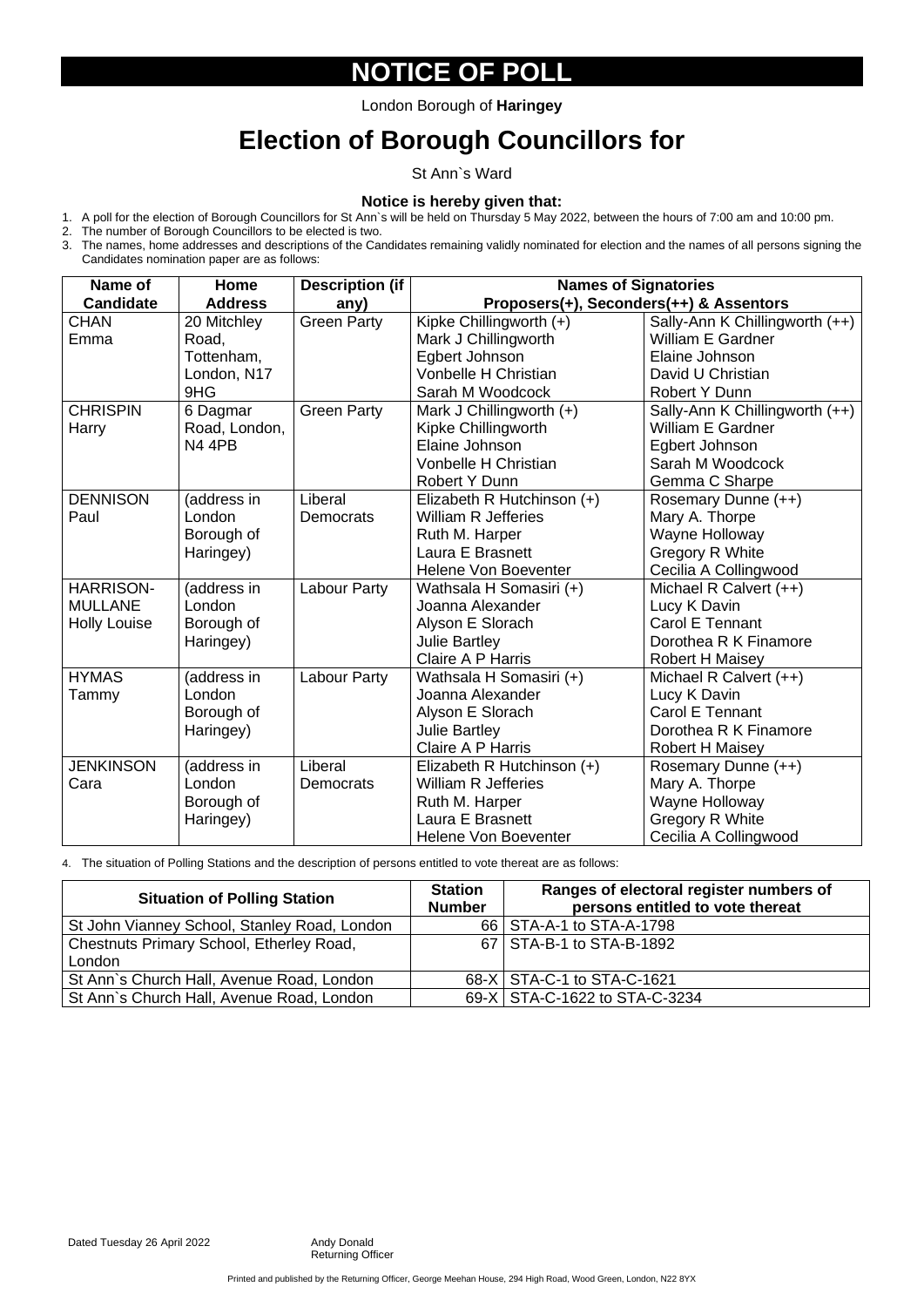## **NOTICE OF POLL**

### **Election of Borough Councillors for**

#### Stroud Green Ward

#### **Notice is hereby given that:**

- 1. A poll for the election of Borough Councillors for Stroud Green will be held on Thursday 5 May 2022, between the hours of 7:00 am and 10:00 pm.
- 2. The number of Borough Councillors to be elected is three.
- 3. The names, home addresses and descriptions of the Candidates remaining validly nominated for election and the names of all persons signing the Candidates nomination paper are as follows:

| Name of<br><b>Candidate</b> | <b>Home Address</b> | <b>Description (if</b><br>any)         | <b>Names of Signatories</b><br>Proposers(+), Seconders(++) & Assentors |                                        |  |
|-----------------------------|---------------------|----------------------------------------|------------------------------------------------------------------------|----------------------------------------|--|
| <b>ALLAO</b>                | (address in London  | <b>Christian Peoples</b>               | Helen Spiby-Vann (+)                                                   | James Schneider (++)                   |  |
|                             |                     |                                        |                                                                        |                                        |  |
| Amelia                      | Borough of          | Alliance                               | Peter Kan                                                              | <b>Gabrielle R Boucher</b>             |  |
|                             | Haringey)           |                                        | Jane C Lewis                                                           | John E Ellis-Hall                      |  |
|                             |                     |                                        | Patricia A Orr                                                         | Douglas S Hawthorn                     |  |
|                             |                     |                                        | Ceiran A Bray                                                          | <b>Bernadette M Finney</b>             |  |
| <b>BEACHAM</b>              | (address in London  | <b>Liberal Democrats</b>               | Simon N Fuchs (+)                                                      | Stewart M Johnson (++)                 |  |
| David                       | Borough of          |                                        | <b>Ron Aitken</b>                                                      | Alexander M Sweet                      |  |
|                             | Haringey)           |                                        | Jenny Berrisford                                                       | Cara J Donnelly                        |  |
|                             |                     |                                        | Elizabeth S Payne                                                      | Jeremy E Cunnington                    |  |
|                             |                     |                                        | Paul Conyers                                                           | <b>Charlotte Andrew</b>                |  |
| <b>BURGE</b>                | 31B Endymion        | <b>Green Party</b>                     | Rachel Dixon (+)                                                       | Claire Lindfield (++)                  |  |
| Cedd Ben                    | Road, London, N4    |                                        | Pippa J Dooney                                                         | Dennis R Bury                          |  |
| Sherwood Graham             | 1EQ                 |                                        | Ursula K Bury                                                          | Susanne Dickson                        |  |
|                             |                     |                                        | <b>Gregory P Dickson</b>                                               | Penny Borrow                           |  |
|                             |                     |                                        | Robert A Robinson                                                      | Harry Chrispin                         |  |
| <b>CULVERWELL</b>           | (address in London  | <b>Labour Party</b>                    | Raymond G Soper (+)                                                    | Martin Dolphin (++)                    |  |
| <b>Eldridge Stokely</b>     | Borough of          |                                        | <b>Avril Baker</b>                                                     | George K Thomson                       |  |
|                             | Haringey)           |                                        | Simon R P Henry                                                        | Imogen D. Pennell                      |  |
|                             |                     |                                        | <b>Nigel Willmott</b>                                                  | <b>Astrid E Fletcher</b>               |  |
|                             |                     |                                        | Ralph Levinson                                                         | Simon H Fraser                         |  |
| <b>DUNSTALL</b>             | (address in London  | <b>Labour Party</b>                    | Nigel Willmott $(+)$                                                   | Catherine Harkell (++)                 |  |
| George                      | Borough of          |                                        | Imogen D. Pennell                                                      | <b>Astrid E Fletcher</b>               |  |
|                             |                     |                                        | Duncan Stroud                                                          | James M L Laddie                       |  |
|                             | Haringey)           |                                        | Moira E Doherty                                                        | Mike I Dunford                         |  |
|                             |                     |                                        |                                                                        |                                        |  |
| <b>FORREST</b>              | (address in London  |                                        | Barbara F Baughan                                                      | Kevin F Duffy                          |  |
|                             |                     | <b>Conservative Party</b><br>Candidate | Stephen Headley (+)                                                    | Dennis G Evans (++)<br>Annice E. Jones |  |
| Daphne                      | Borough of          |                                        | Valerie M Clayton                                                      |                                        |  |
|                             | Haringey)           |                                        | Mark A Wilkes                                                          | John Blandos                           |  |
|                             |                     |                                        | Pavlos Blantos                                                         | Anastasia Blantos                      |  |
|                             |                     |                                        | Michael P Betts                                                        | <b>Christine M Betts</b>               |  |
| <b>HEMSLEY</b>              | (address in London  | <b>Liberal Democrats</b>               | Simon N Fuchs (+)                                                      | Stewart M Johnson (++)                 |  |
| Tom                         | Borough of          |                                        | <b>Ron Aitken</b>                                                      | <b>Alexander M Sweet</b>               |  |
|                             | Haringey)           |                                        | Jenny Berrisford                                                       | Cara J Donnelly                        |  |
|                             |                     |                                        | Elizabeth S Payne                                                      | Jeremy E Cunnington                    |  |
|                             |                     |                                        | Paul Conyers                                                           | <b>Charlotte Andrew</b>                |  |
| <b>KERR</b>                 | (address in London  | <b>Liberal Democrats</b>               | Simon N Fuchs (+)                                                      | Stewart M Johnson (++)                 |  |
| Joanna                      | Borough of          |                                        | Ron Aitken                                                             | Alexander M Sweet                      |  |
|                             | Haringey)           |                                        | Jenny Berrisford                                                       | Cara J Donnelly                        |  |
|                             |                     |                                        | Elizabeth S Payne                                                      | Jeremy E Cunnington                    |  |
|                             |                     |                                        | Paul Conyers                                                           | <b>Charlotte Andrew</b>                |  |
| MITCHELL-                   | (address in London  | <b>Conservative Party</b>              | Michael P Betts (+)                                                    | Christine M Betts (++)                 |  |
| <b>MAHMUD</b>               | Borough of          | Candidate                              | Valerie M Clayton                                                      | Annice E. Jones                        |  |
| Loretta Kay                 | Haringey)           |                                        | Mark A Wilkes                                                          | John Blandos                           |  |
|                             |                     |                                        | Pavlos Blantos                                                         | Anastasia Blantos                      |  |
|                             |                     |                                        | <b>Stephen Headley</b>                                                 | Dennis G Evans                         |  |
| SPIBY-VANN                  | (address in London  | <b>Christian Peoples</b>               | Duncan Vann (+)                                                        | Madalina A Richardson (++)             |  |
| Helen                       | Borough of          | Alliance                               | Joshua L Sewell                                                        | Olivia H M Sewell                      |  |
|                             | Haringey)           |                                        | Nancy Wells                                                            | Amelia Allao                           |  |
|                             |                     |                                        | Tamara Romanyk                                                         | Patrice Y J P Bataille                 |  |
|                             |                     |                                        | Dorothy Feather                                                        | Thomas Way                             |  |
| <b>WORRELL</b>              | (address in London  | <b>Labour Party</b>                    | Raymond G Soper (+)                                                    | Martin Dolphin (++)                    |  |
| Alexandra Isobel            | Borough of          |                                        | <b>Avril Baker</b>                                                     | George K Thomson                       |  |
|                             | Haringey)           |                                        | Simon R P Henry                                                        | Nigel Willmott                         |  |
|                             |                     |                                        | Ralph Levinson                                                         | Imogen D. Pennell                      |  |
|                             |                     |                                        | Simon H Fraser                                                         | Astrid E Fletcher                      |  |

4. The situation of Polling Stations and the description of persons entitled to vote thereat are as follows:

Printed and published by the Returning Officer, George Meehan House, 294 High Road, Wood Green, London, N22 8YX

| <b>Situation of Polling Station</b>                     | <b>Station</b><br><b>Number</b> | Ranges of electoral register numbers of persons entitled to<br>vote thereat |
|---------------------------------------------------------|---------------------------------|-----------------------------------------------------------------------------|
| Hornsey Vale Community Centre, 60 Mayfield Road, London |                                 | 70   STG-A-1 to STG-A-1672                                                  |
| Holy Trinity Church Hall, Stapleton Hall Road, London   | 71                              | STG-B-1 to STG-B-2808                                                       |
| Stroud Green School, Corner of Woodstock Road and Perth |                                 | 72-X STG-C-1 to STG-C-2187                                                  |
| Road, London                                            |                                 |                                                                             |
| Stroud Green School, Corner of Woodstock Road and Perth |                                 | 73-X   STG-C-2188 to STG-C-4115                                             |
| Road, London                                            |                                 |                                                                             |
| Stroud Green School, Corner of Woodstock Road and Perth |                                 | 73-X STG-CT-1 to STG-CT-18                                                  |
| Road, London                                            |                                 |                                                                             |

Dated Tuesday 26 April 2022 Andy Donald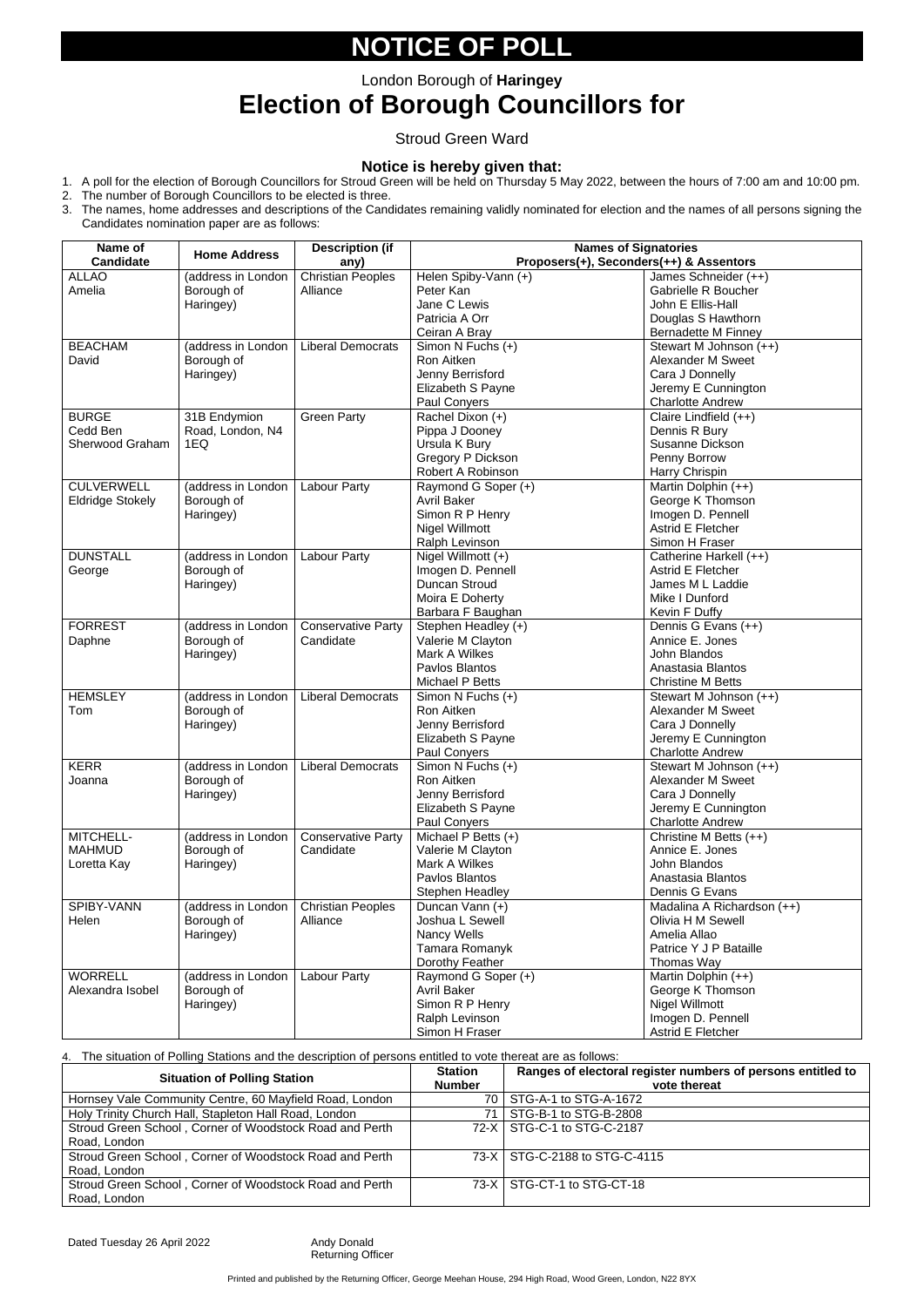## **NOTICE OF POLL**

# **Election of Borough Councillors for**

Tottenham Central Ward

#### **Notice is hereby given that:**

- 1. A poll for the election of Borough Councillors for Tottenham Central will be held on Thursday 5 May 2022, between the hours of 7:00 am and 10:00 pm.
- 2. The number of Borough Councillors to be elected is three.
- 3. The names, home addresses and descriptions of the Candidates remaining validly nominated for election and the names of all persons signing the Candidates nomination paper are as follows:

| Name of<br><b>Candidate</b> | <b>Home Address</b>                                                         | <b>Description (if</b><br>any)         | <b>Names of Signatories</b><br>Proposers(+), Seconders(++) & Assentors                                     |                                                                                                                       |  |
|-----------------------------|-----------------------------------------------------------------------------|----------------------------------------|------------------------------------------------------------------------------------------------------------|-----------------------------------------------------------------------------------------------------------------------|--|
| ADRJANOWICZ                 | 95 Beaconsfield                                                             | <b>Conservative Party</b>              | Daniel Babis (+)                                                                                           | Alice Kay (++)                                                                                                        |  |
| Agnieszka                   | Road, Tottenham,<br>London, N15 4SH                                         | Candidate                              | <b>Charles Everett</b><br>Amy Butler<br><b>Tom Fowkes</b><br>Ayse Depsen                                   | Jacqueline Thompson<br>Joao P De Jesus De Oliveira Simoes<br>Gabriella Gardiner<br><b>Stuart I Ball</b>               |  |
| <b>DIAKIDES</b><br>Isidoros | (address in London<br>Borough of<br>Haringey)                               | <b>Labour Party</b>                    | Russell V Dove (+)<br><b>Gavin Sibthorpe</b><br>Sylvia J. Dobie<br>Susan Penny<br>Shiraz Durrani           | Carmel M Cadden (++)<br>Anne M Bond<br>Keith R Dobie<br>Antonia L Mallett<br>Naila Durrani                            |  |
| <b>EVANS</b><br>Matthew     | (address in London<br>Borough of<br>Haringey)                               | <b>Liberal Democrats</b>               | Malika Benatti (+)<br>James A Graham-Campbell<br>Marc Bolger<br><b>Sahnet Perez-Stubbs</b><br>Neville Dash | Antonio C P Martins (++)<br>Elizabeth K Brecknell<br>Dina Fainberg<br>Simon H Scott<br>Ernesto D James Fagundo        |  |
| <b>EVERETT</b><br>Charles   | 9 Forster Road,<br>Tottenham,<br>London, N17 6QD                            | <b>Conservative Party</b><br>Candidate | Alice Kay $(+)$<br>Amy Butler<br><b>Tom Fowkes</b><br>Ayse Depsen<br>Robert A Brennan                      | Jacqueline Thompson (++)<br>Joao P De Jesus De Oliveira Simoes<br>Gabriella Gardiner<br>Stuart I Ball<br>John A Hines |  |
| <b>FUCHS</b><br>Simon       | (address in London<br>Borough of<br>Haringey)                               | <b>Liberal Democrats</b>               | Malika Benatti (+)<br>James A Graham-Campbell<br>Marc Bolger<br><b>Sahnet Perez-Stubbs</b><br>Neville Dash | Antonio C P Martins (++)<br>Elizabeth K Brecknell<br>Dina Fainberg<br>Simon H Scott<br>Ernesto D James Fagundo        |  |
| <b>OBEDENCIO</b><br>Obi     | 20 Loxwood Road,<br>London, N17 6TT                                         | <b>Green Party</b>                     | Primo Obedencio (+)<br>Wesley Huyoa<br>Ledevinia Huyoa<br>Lisa H Clare<br>Kapeeldewo Boojhowon             | Diana Obedencio (++)<br>Jesmond Huyoa<br>Solomon Huyoa<br>Zehra Arkir<br>Havva Arkir                                  |  |
| <b>OGIEHOR</b><br>Julia     | (address in London<br>Borough of<br>Haringey)                               | <b>Liberal Democrats</b>               | Malika Benatti (+)<br>James A Graham-Campbell<br>Marc Bolger<br><b>Sahnet Perez-Stubbs</b><br>Neville Dash | Antonio C P Martins (++)<br><b>Elizabeth K Brecknell</b><br>Dina Fainberg<br>Simon H Scott<br>Ernesto D James Fagundo |  |
| <b>OPOKU</b><br>Felicia     | (address in London<br>Borough of<br>Haringey)                               | <b>Labour Party</b>                    | Russell V Dove (+)<br><b>Gavin Sibthorpe</b><br>Sylvia J. Dobie<br>Susan Penny<br>Shiraz Durrani           | Carmel M Cadden (++)<br>Anne M Bond<br>Keith R Dobie<br>Antonia L Mallett<br>Naila Durrani                            |  |
| <b>TOBIN</b><br>Queenjane   | Flat 22, Moselle<br>House, William<br>Street, Tottenham,<br>London, N17 8DD | <b>Conservative Party</b><br>Candidate | Alice Kay $(+)$<br>Amy Butler<br><b>Tom Fowkes</b><br>Ayse Depsen<br>Robert A Brennan                      | Jacqueline Thompson (++)<br>Joao P De Jesus De Oliveira Simoes<br>Gabriella Gardiner<br>Stuart I Ball<br>John A Hines |  |
| <b>WHITE</b><br>Matthew     | (address in London<br>Borough of<br>Haringey)                               | <b>Labour Party</b>                    | Russell V Dove (+)<br><b>Gavin Sibthorpe</b><br>Sylvia J. Dobie<br>Susan Penny<br>Shiraz Durrani           | Carmel M Cadden (++)<br>Anne M Bond<br>Keith R Dobie<br>Antonia L Mallett<br>Naila Durrani                            |  |

4. The situation of Polling Stations and the description of persons entitled to vote thereat are as follows:

Printed and published by the Returning Officer, George Meehan House, 294 High Road, Wood Green, London, N22 8YX

| <b>Situation of Polling Station</b>                   | <b>Station</b><br><b>Number</b> | Ranges of electoral register numbers of persons<br>entitled to vote thereat |
|-------------------------------------------------------|---------------------------------|-----------------------------------------------------------------------------|
| Miller Memorial Hall, The Avenue, London              |                                 | 74   TCL-A-1 to TCL-A-2158                                                  |
| Bruce Grove Primary School, Sperling Road, London     |                                 | 75   TCL-B-1 to TCL-B-2529                                                  |
| Tottenham Green Leisure Centre, 1 Philip Lane, London |                                 | 76-X   TCL-C-1 to TCL-C-2863                                                |
| Tottenham Green Leisure Centre, 1 Philip Lane, London |                                 | 77-X   TCL-C-2864 to TCL-C-5221                                             |

Dated Tuesday 26 April 2022 Andy Donald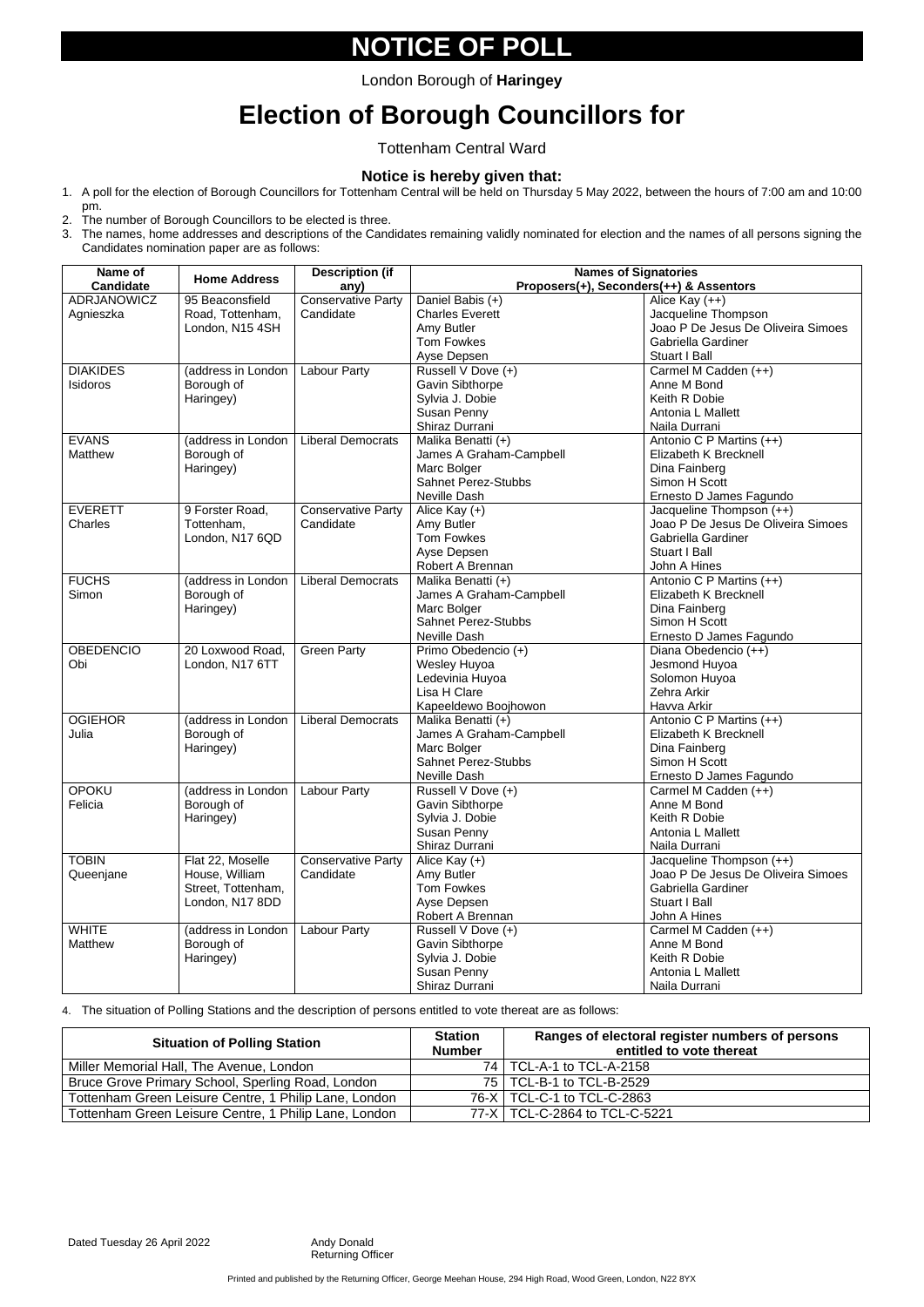### London Borough of **Haringey Election of Borough Councillors for**

# **NOTICE OF POLL**

Tottenham Hale Ward

#### **Notice is hereby given that:**

- 1. A poll for the election of Borough Councillors for Tottenham Hale will be held on Thursday 5 May 2022, between the hours of 7:00 am and 10:00 pm.
- 2. The number of Borough Councillors to be elected is three.
- 3. The names, home addresses and descriptions of the Candidates remaining validly nominated for election and the names of all persons signing the Candidates nomination paper are as follows:

4. The situation of Polling Stations and the description of persons entitled to vote thereat are as follows:

| Name of<br><b>Candidate</b> | <b>Home Address</b> | <b>Description (if any)</b> | <b>Names of Signatories</b><br>Proposers(+), Seconders(++) & Assentors |                         |  |
|-----------------------------|---------------------|-----------------------------|------------------------------------------------------------------------|-------------------------|--|
| <b>CHENOT</b>               | (address in London  | <b>Liberal Democrats</b>    | Emma Terenius (+)                                                      | Deborah Willemen (++)   |  |
| Jean-Philippe               | Borough of          |                             | Neville J Collins                                                      | <b>Edward Haswell</b>   |  |
|                             | Haringey)           |                             | Ana M Da Costa Junior                                                  | Abigail Gannon          |  |
|                             |                     |                             | Kornelia M Charles                                                     | Sabina C Savage         |  |
|                             |                     |                             | Durgesh H Prabu                                                        | Peter S Beaumont        |  |
| <b>CLARKE</b>               | (address in London  | <b>Green Party</b>          | Emma $T Y A Chan (+)$                                                  | Jane E Chan (++)        |  |
| Adam James                  | Borough of          |                             | Alexander J Swift                                                      | Jocelyn E Brade         |  |
|                             | Haringey)           |                             | <b>Annette Francis</b>                                                 | Oliver J Baldwin        |  |
|                             |                     |                             | <b>Robert K Simmons</b>                                                | <b>Cyralene Gibson</b>  |  |
|                             |                     |                             | Sabah Ismail                                                           | Miek O Christie         |  |
| <b>DRISTAS</b>              | 157 Broad Lane,     | <b>Conservative Party</b>   | John H Shedden (+)                                                     | Kiranjit K Kambo (++)   |  |
| Georgios                    | Tottenham,          | Candidate                   | Linda M Dawson                                                         | Paul C Dawson           |  |
|                             | London, N15 4QT     |                             | Karolina K Sowa                                                        | Agnieszka Babis         |  |
|                             |                     |                             | Joy A Olorunfemi                                                       | Michael J Cregan        |  |
|                             |                     |                             | Theresa M Cregan                                                       | Jenette M Charles       |  |
| <b>ELLEN</b>                | 4 Hanbury Road,     | <b>Green Party</b>          | Tehseen S Khan (+)                                                     | Patrick C Ellen (++)    |  |
| Paddy                       | London, N17 9RJ     |                             | Luca Naldini                                                           | Reashni Naldini         |  |
|                             |                     |                             | <b>Gerald Henry</b>                                                    | Magdalena Makosa        |  |
|                             |                     |                             | Karol Makosa                                                           | Lukasz Skiba            |  |
|                             |                     |                             | <b>Emily S Harding</b>                                                 | <b>Derek Eves</b>       |  |
| <b>GAVAZZI</b>              | (address in London  | <b>Liberal Democrats</b>    | Emma Terenius (+)                                                      | Deborah Willemen (++)   |  |
| Isabella                    | Borough of          |                             | Neville J Collins                                                      | <b>Edward Haswell</b>   |  |
|                             |                     |                             | Ana M Da Costa Junior                                                  | Abigail Gannon          |  |
|                             | Haringey)           |                             | Kornelia M Charles                                                     | Sabina C Savage         |  |
|                             |                     |                             |                                                                        |                         |  |
|                             |                     |                             | Durgesh H Prabu                                                        | <b>Peter S Beaumont</b> |  |
| <b>GORDON</b>               | 158 Dowsett Road,   | Labour Party                | Corinne F Roberts (+)                                                  | Bruce W Roberts (++)    |  |
| Ruth                        | Tottenham, N17      |                             | Sarah C Guy<br>Shani Kara                                              | Michael J Hodges        |  |
|                             | 9DH                 |                             |                                                                        | James A Carey           |  |
|                             |                     |                             | <b>Mark Cummings</b>                                                   | <b>Marie Presswell</b>  |  |
|                             |                     |                             | Clare E O'Driscoll                                                     | Vincent P Neff          |  |
| <b>GORSKI</b>               | 47 Tenterden        | <b>Conservative Party</b>   | John H Shedden (+)                                                     | Kiranjit K Kambo (++)   |  |
| Peter                       | Road, Tottenham,    | Candidate                   | Linda M Dawson                                                         | Paul C Dawson           |  |
|                             | London, N17 8BQ     |                             | Karolina K Sowa                                                        | Agnieszka Babis         |  |
|                             |                     |                             | Jenette M Charles                                                      | Tanasache P Padure      |  |
|                             |                     |                             | Carolyn Akers-Johnson                                                  | Janell A O Ahenkorah    |  |
| <b>GOURTSOYANNI</b>         | (address in London  | <b>Labour Party</b>         | Corinne F Roberts (+)                                                  | Bruce W Roberts (++)    |  |
| S                           | Borough of          |                             | Sarah C Guy                                                            | Michael J Hodges        |  |
| Yannis                      | Haringey)           |                             | Shani Kara                                                             | James A Carey           |  |
|                             |                     |                             | <b>Mark Cummings</b>                                                   | <b>Marie Presswell</b>  |  |
|                             |                     |                             | Clare E O'Driscoll                                                     | Vincent P Neff          |  |
| <b>RICE</b>                 | 142 Seymour         | Labour Party                | Corinne F Roberts (+)                                                  | Bruce W Roberts (++)    |  |
| Reg                         | Avenue,             |                             | Sarah C Guy                                                            | Michael J Hodges        |  |
|                             | Tottenham,          |                             | Shani Kara                                                             | James A Carey           |  |
|                             | London, N17 9EE     |                             | <b>Mark Cummings</b>                                                   | <b>Marie Presswell</b>  |  |
|                             |                     |                             | Clare E O'Driscoll                                                     | Vincent P Neff          |  |
| <b>SIMOES</b>               | 25 Sycamore         | <b>Conservative Party</b>   | John H Shedden (+)                                                     | Kiranjit K Kambo (++)   |  |
| Jay                         | Gardens, 295 High   | Candidate                   | Linda M Dawson                                                         | Paul C Dawson           |  |
|                             | Road, Tottenham,    |                             | Karolina K Sowa                                                        | Agnieszka Babis         |  |
|                             | London, N15 4RQ     |                             | Joy A Olorunfemi                                                       | Michael J Cregan        |  |
|                             |                     |                             | Theresa M Cregan                                                       | Jenette M Charles       |  |
| <b>THOMAS</b>               | (address in London  | <b>Liberal Democrats</b>    | Emma Terenius (+)                                                      | Deborah Willemen (++)   |  |
| Andrew                      | Borough of          |                             | Neville J Collins                                                      | <b>Edward Haswell</b>   |  |
|                             | Haringey)           |                             | Ana M Da Costa Junior                                                  | Abigail Gannon          |  |
|                             |                     |                             | Kornelia M Charles                                                     | Sabina C Savage         |  |
|                             |                     |                             | Durgesh H Prabu                                                        | Peter S Beaumont        |  |

| <b>Situation of Polling Station</b>             | <b>Station</b><br><b>Number</b> | Ranges of electoral register numbers of persons entitled to<br>vote thereat |
|-------------------------------------------------|---------------------------------|-----------------------------------------------------------------------------|
| Mulberry Primary School, Parkhurst Road, London |                                 | 78-X   THL-A-1 to THL-A-1645                                                |
| Mulberry Primary School, Parkhurst Road, London |                                 | 79-X   THL-A-1646 to THL-A-3193                                             |
| Mitchley Road Halls, Mitchley Road, London      |                                 | 80   THL-B-1 to THL-B-1596/7                                                |
| The Engine Room, Eagle Heights, Lebus Street    |                                 | 81   THL-C-1 to THL-C-1807                                                  |

Dated Tuesday 26 April 2022 Andy Donald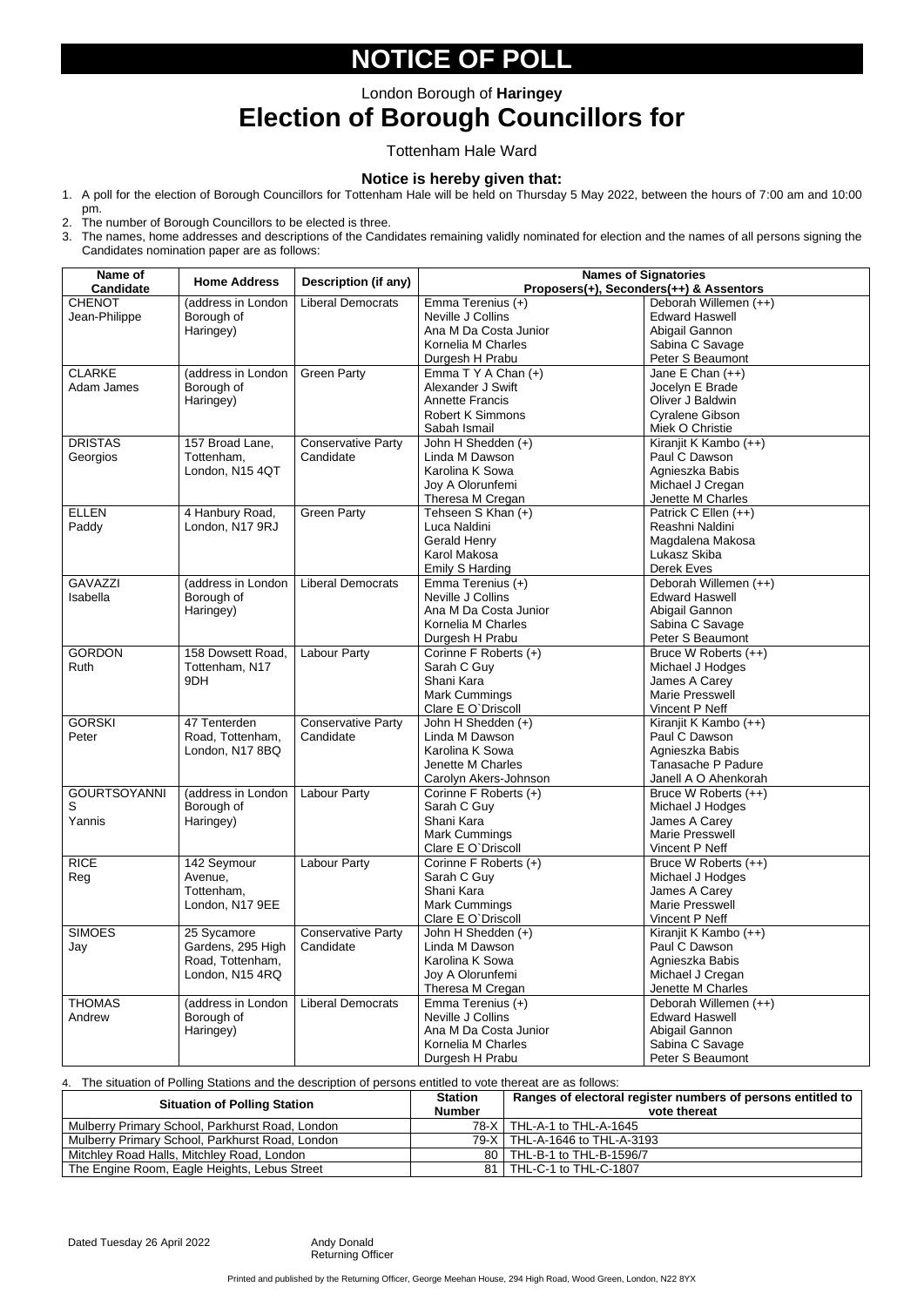# **NOTICE OF POLL**

## **Election of Borough Councillors for**

West Green Ward

#### **Notice is hereby given that:**

1. A poll for the election of Borough Councillors for West Green will be held on Thursday 5 May 2022, between the hours of 7:00 am and 10:00 pm.

- 2. The number of Borough Councillors to be elected is three.
- 3. The names, home addresses and descriptions of the Candidates remaining validly nominated for election and the names of all persons signing the Candidates nomination paper are as follows:

| Name of             | <b>Home Address</b> | <b>Description (if</b> | <b>Names of Signatories</b> |                                         |  |
|---------------------|---------------------|------------------------|-----------------------------|-----------------------------------------|--|
| <b>Candidate</b>    |                     | any)                   |                             | Proposers(+), Seconders(++) & Assentors |  |
| <b>BARTLETT</b>     | (address in         | <b>Labour Party</b>    | Gmmh Rahman Khan (+)        | Peter J Richards (++)                   |  |
| Nicola Ruth         | London Borough      |                        | Jacqueline A Richards       | <b>Stuart P Gillings</b>                |  |
|                     | of Haringey)        |                        | <b>Ruth Pattison</b>        | <b>Stuart W Patterson</b>               |  |
|                     |                     |                        | <b>Brenda C Whittle</b>     | Stephen J. Whittle                      |  |
|                     |                     |                        | Gareth W Morgan             | Gillian Owen                            |  |
| <b>CHANDWANI</b>    | (address in         | <b>Labour Party</b>    | Gmmh Rahman Khan (+)        | Peter J Richards (++)                   |  |
| Seema               | London Borough      |                        | Jacqueline A Richards       | <b>Stuart P Gillings</b>                |  |
|                     | of Haringey)        |                        | <b>Ruth Pattison</b>        | <b>Stuart W Patterson</b>               |  |
|                     |                     |                        | <b>Brenda C Whittle</b>     | Stephen J. Whittle                      |  |
|                     |                     |                        | Gareth W Morgan             | Gillian Owen                            |  |
| <b>CIN</b>          | 57 Henningham       | Conservative           | Caesar Lalobo (+)           | Jeremiasz R Krynicki (++)               |  |
| Fatma Fatosh        | Road,               | Party Candidate        | Panayiotis Panayi           | Andreas Hajittofi                       |  |
| <b>Ismet</b>        | Tottenham,          |                        | Androulla Hajittofi         | Sylvia A. Oland                         |  |
|                     | London, N17 7BE     |                        | Edward J. Oland             | <b>Gabriel Kakanos</b>                  |  |
|                     |                     |                        | Alessio Cadoni              | <b>Erol Topal</b>                       |  |
| <b>CRONIN</b>       | 2 James             | Conservative           | Caesar Lalobo (+)           | Jeremiasz R Krynicki (++)               |  |
| <b>Sharon Sarah</b> | Gardens, Wood       | <b>Party Candidate</b> | Panayiotis Panayi           | Andreas Hajittofi                       |  |
|                     | Green, London,      |                        | Androulla Hajittofi         | Sylvia A. Oland                         |  |
|                     | <b>N22 5QT</b>      |                        | Edward J. Oland             | <b>Gabriel Kakanos</b>                  |  |
|                     |                     |                        | Alessio Cadoni              | <b>Erol Topal</b>                       |  |
| <b>HIRST</b>        | (address in         | Liberal                | Yiannis Kashimeri (+)       | Philip J Mizon (++)                     |  |
| Gregory             | London Borough      | Democrats              | <b>Kate Sandison</b>        | <b>Magnus Slingsby</b>                  |  |
|                     | of Haringey)        |                        | Cassander N Van Eerd        | <b>Bernard Burgoyne</b>                 |  |
|                     |                     |                        | David Chater                | James D Lambert                         |  |
|                     |                     |                        | <b>Elaine B Clare</b>       | Louise C Clare                          |  |
| <b>LALOBO</b>       | 39 Croydon,         | Conservative           | Jeremiasz R Krynicki (+)    | Panayiotis Panayi (++)                  |  |
| Caesar              | Gloucester Road,    | <b>Party Candidate</b> | Andreas Hajittofi           | Androulla Hajittofi                     |  |
|                     | London, N17 6LL     |                        | Sylvia A. Oland             | Edward J. Oland                         |  |
|                     |                     |                        | <b>Gabriel Kakanos</b>      | Alessio Cadoni                          |  |
|                     |                     |                        | <b>Erol Topal</b>           | Fiona M Breen                           |  |
| <b>RIDDLE</b>       | (address in         | Liberal                | Yiannis Kashimeri (+)       | Philip J Mizon (++)                     |  |
| Kathy               | London Borough      | Democrats              | <b>Kate Sandison</b>        | <b>Magnus Slingsby</b>                  |  |
|                     | of Haringey)        |                        | Cassander N Van Eerd        | <b>Bernard Burgoyne</b>                 |  |
|                     |                     |                        | David Chater                | James D Lambert                         |  |
|                     |                     |                        | <b>Elaine B Clare</b>       | Louise C Clare                          |  |
| <b>SIEMICKI</b>     | (address in         | Liberal                | Yiannis Kashimeri (+)       | Philip J Mizon $(++)$                   |  |
| Richard             | London Borough      | <b>Democrats</b>       | <b>Kate Sandison</b>        | <b>Magnus Slingsby</b>                  |  |
|                     | of Haringey)        |                        | Cassander N Van Eerd        | <b>Bernard Burgoyne</b>                 |  |
|                     |                     |                        | David Chater                | James D Lambert                         |  |
|                     |                     |                        | <b>Elaine B Clare</b>       | Louise C Clare                          |  |
| <b>WILLIAMS</b>     | 112 Downhills       | <b>Labour Party</b>    | Gmmh Rahman Khan (+)        | Peter J Richards (++)                   |  |
| Sarah Anne          | Park Road,          |                        | Jacqueline A Richards       | <b>Stuart P Gillings</b>                |  |
|                     | London, N17         |                        | <b>Ruth Pattison</b>        | <b>Stuart W Patterson</b>               |  |
|                     | 6NY                 |                        | <b>Brenda C Whittle</b>     | Stephen J. Whittle                      |  |
|                     |                     |                        | Gareth W Morgan             | Gillian Owen                            |  |

4. The situation of Polling Stations and the description of persons entitled to vote thereat are as follows:

| <b>Situation of Polling Station</b>                      | <b>Station</b><br><b>Number</b> | Ranges of electoral register numbers of persons<br>entitled to vote thereat |
|----------------------------------------------------------|---------------------------------|-----------------------------------------------------------------------------|
| St Benet Fink Hall, Walpole Road, London                 |                                 | 82-X   WEG-A-1 to WEG-A-1640                                                |
| St Benet Fink Hall, Walpole Road, London                 |                                 | 83-X   WEG-A-1641 to WEG-A-3079                                             |
| St Benet Fink Hall, Walpole Road, London                 |                                 | 83-X   WEG-AH-1 to WEG-AH-237                                               |
| Broadwater Farm Community Centre, Adams Road,            |                                 | 84   WEG-B-1 to WEG-B-1696                                                  |
| Tottenham                                                |                                 |                                                                             |
| Milton Road Community Centre, Between Willow Walk &      |                                 | 85   WEG-C-1 to WEG-C-3128                                                  |
| Milton Road, London                                      |                                 |                                                                             |
| St Phillips The Apostle Church Hall, Philip Lane, London |                                 | 86   WEG-D-1 to WEG-D-1876                                                  |

Dated Tuesday 26 April 2022 Andy Donald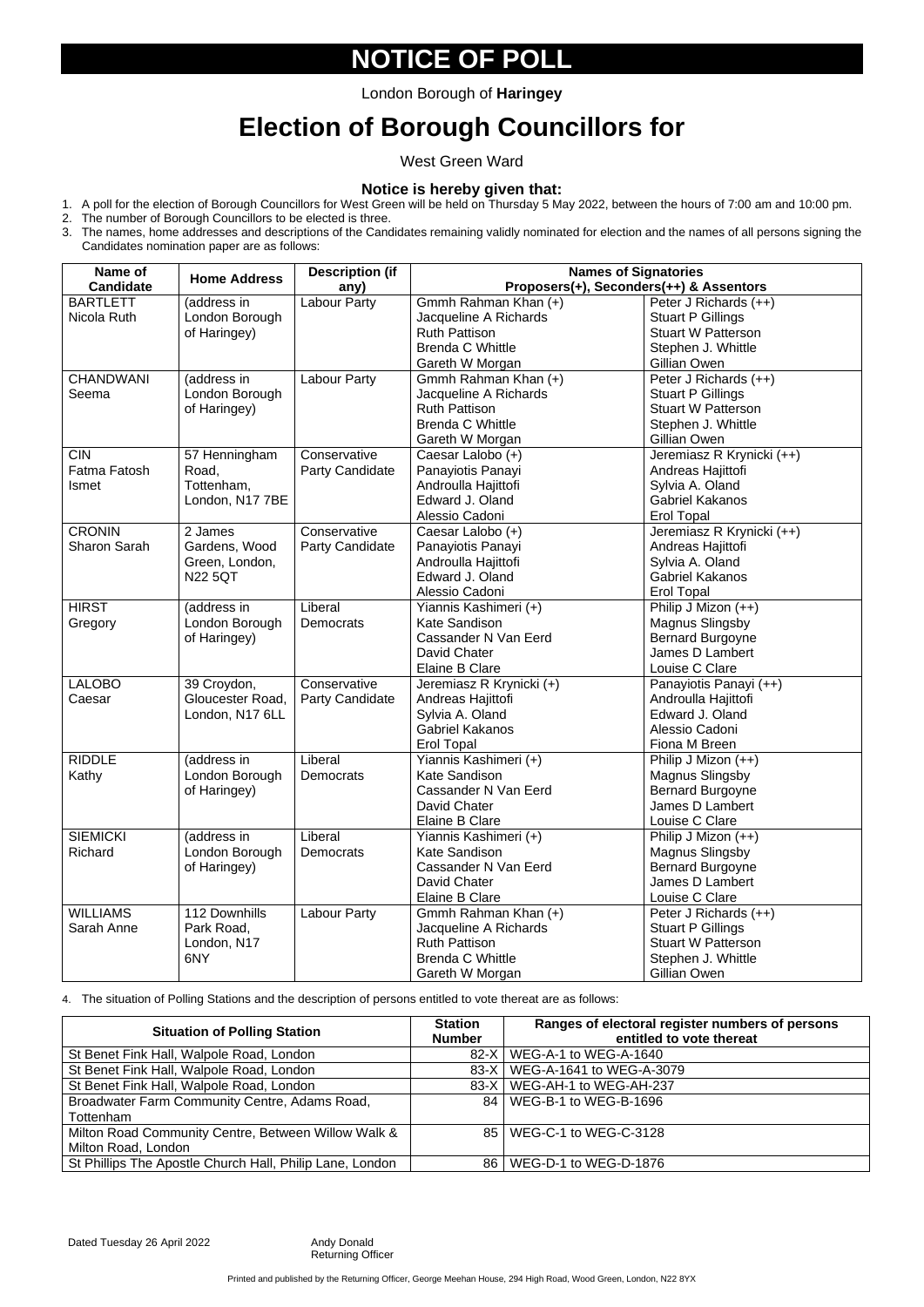# **NOTICE OF POLL**

# **Election of Borough Councillors for**

White Hart Lane Ward

#### **Notice is hereby given that:**

- 1. A poll for the election of Borough Councillors for White Hart Lane will be held on Thursday 5 May 2022, between the hours of 7:00 am and 10:00 pm.
- 2. The number of Borough Councillors to be elected is three.
- 3. The names, home addresses and descriptions of the Candidates remaining validly nominated for election and the names of all persons signing the Candidates nomination paper are as follows:

| Name of<br><b>Candidate</b> | <b>Home Address</b>              | <b>Description (if</b><br>any) | <b>Names of Signatories</b><br>Proposers(+), Seconders(++) & Assentors |                                                    |  |
|-----------------------------|----------------------------------|--------------------------------|------------------------------------------------------------------------|----------------------------------------------------|--|
| <b>BLACKETT</b>             | (address in                      | Liberal                        | Tammy C Palmer (+)                                                     | Richard Palmer (++)                                |  |
| Elizabeth                   | London Borough                   | <b>Democrats</b>               | Guljan Hassan                                                          | Salah Cherrad                                      |  |
|                             | of Haringey)                     |                                | Joanna Grech                                                           | Patrick J Russill                                  |  |
|                             |                                  |                                | Diogenia Neofetou                                                      | Jasvantiben R Shah                                 |  |
|                             |                                  |                                | <b>Mohammed Hashim</b>                                                 | Maya Jadeja                                        |  |
| <b>BULL</b>                 | 1 Falconer Court,                | Independent                    | Claudine Duberry (+)                                                   | Murielle M Porter-Weiss (++)                       |  |
| <b>Gideon Alfred</b>        | Compton                          |                                | Johnathan D Porter-Weiss                                               | <b>Jackie Chorley</b>                              |  |
|                             | Crescent,                        |                                | Philip D Ashby                                                         | <b>Grace Tamakloe</b>                              |  |
|                             | Tottenham, N17                   |                                | Daniel J Saunders                                                      | Wendy P Whitelaw                                   |  |
|                             | 7LE                              |                                | <b>William E Whitelaw</b>                                              | Sheila S Arter                                     |  |
| <b>FAGE</b>                 | 164 Alington                     | Conservative                   | Margaret A Bradley (+)                                                 | Roger E Bradley (++)                               |  |
| <b>Bradley James</b>        | House, Mary                      | <b>Party Candidate</b>         | <b>Krzysztof Cichuta</b>                                               | Justyna Dziminska                                  |  |
|                             | Neuner Road,                     |                                | Zoya Yasien                                                            | Fatosh Cin                                         |  |
|                             | Wood Green,                      |                                | <b>Sharon Cronin</b>                                                   | Aurgl Tudoran                                      |  |
|                             | London, N8 0ES                   |                                | Orslya Fodor                                                           | <b>Jessie A Potts</b>                              |  |
| <b>HEAD</b>                 | (address in                      | Liberal                        | Tammy C Palmer (+)                                                     | Richard Palmer (++)                                |  |
| Paul                        | London Borough                   | <b>Democrats</b>               | Guljan Hassan                                                          | Salah Cherrad                                      |  |
|                             | of Haringey)                     |                                | Joanna Grech                                                           | Patrick J Russill                                  |  |
|                             |                                  |                                | Diogenia Neofetou                                                      | Jasvantiben R Shah                                 |  |
|                             |                                  |                                | <b>Mohammed Hashim</b>                                                 | Maya Jadeja                                        |  |
| <b>KRYNICKI</b>             | 137 Downhills                    | Conservative                   | Margaret A Bradley (+)                                                 | Roger E Bradley (++)                               |  |
| Jeremy                      | Way, Tottenham,                  | <b>Party Candidate</b>         | <b>Krzysztof Cichuta</b>                                               | Justyna Dziminska                                  |  |
|                             | London, N17                      |                                | Zoya Yasien                                                            | Fatosh Cin                                         |  |
|                             | 6AH                              |                                | <b>Sharon Cronin</b>                                                   | Aurgl Tudoran                                      |  |
|                             |                                  |                                | Orslya Fodor                                                           | Jessie A Potts                                     |  |
| <b>MAHBUB</b>               | (address in                      | <b>Labour Party</b>            | Peter J Hartshorn (+)                                                  | George Dunstall (++)                               |  |
| Ahmed Muntaqim              | London Borough                   |                                | <b>Farzana Meer</b>                                                    | Shanjab Ali                                        |  |
|                             | of Haringey)                     |                                | <b>Robert W Francis</b>                                                | Rajeswary Balasubramaniam                          |  |
|                             |                                  |                                | Peray Ahmet                                                            | <b>Gulfer Gelener</b>                              |  |
|                             |                                  |                                | <b>Benedict E Tomczyk-Bowen</b>                                        | <b>Robert A Wyness</b>                             |  |
| O'SHEA                      | 47 Finsbury                      | Conservative                   | Margaret A Bradley (+)                                                 | Roger E Bradley (++)                               |  |
| Neil Edmund                 | Road, Wood                       | <b>Party Candidate</b>         | <b>Krzysztof Cichuta</b>                                               | Justyna Dziminska                                  |  |
|                             | Green, N22 8PA                   |                                | Zoya Yasien                                                            | Fatosh Cin                                         |  |
|                             |                                  |                                | <b>Sharon Cronin</b>                                                   | Aurgl Tudoran                                      |  |
|                             |                                  |                                | Orslya Fodor                                                           | Jessie A Potts                                     |  |
| <b>PERRY</b>                | (address in                      | Liberal                        | Tammy C Palmer (+)                                                     | Richard Palmer (++)                                |  |
| Adam                        | London Borough                   | <b>Democrats</b>               | Guljan Hassan                                                          | Salah Cherrad                                      |  |
|                             | of Haringey)                     |                                | Joanna Grech                                                           | <b>Patrick J Russill</b>                           |  |
|                             |                                  |                                |                                                                        | Jasvantiben R Shah                                 |  |
|                             |                                  |                                | Diogenia Neofetou<br><b>Mohammed Hashim</b>                            |                                                    |  |
| <b>SAY</b>                  | 11 Awlfield                      |                                |                                                                        | Maya Jadeja                                        |  |
| <b>Yvonne Carol</b>         |                                  | <b>Labour Party</b>            | Peter J Hartshorn (+)<br>Farzana Meer                                  | George Dunstall (++)                               |  |
|                             | Avenue, London,<br><b>N177PD</b> |                                | <b>Robert W Francis</b>                                                | Shanjab Ali                                        |  |
|                             |                                  |                                |                                                                        | Rajeswary Balasubramaniam<br><b>Gulfer Gelener</b> |  |
|                             |                                  |                                | Peray Ahmet                                                            |                                                    |  |
|                             |                                  |                                | <b>Benedict E Tomczyk-Bowen</b>                                        | <b>Robert A Wyness</b>                             |  |
| <b>STENNETT</b>             | (address in                      | <b>Labour Party</b>            | Peter J Hartshorn (+)<br>George Dunstall (++)                          |                                                    |  |
| Anne Elizabeth              | London Borough                   |                                | <b>Russell D Bruce</b>                                                 | <b>Farzana Meer</b>                                |  |
|                             | of Haringey)                     |                                | Shanjab Ali                                                            | <b>Robert W Francis</b>                            |  |
|                             |                                  |                                | Rajeswary Balasubramaniam                                              | <b>Benedict E Tomczyk-Bowen</b>                    |  |
|                             |                                  |                                | <b>Robert A Wyness</b>                                                 | Mary W Kalemkerian                                 |  |

4. The situation of Polling Stations and the description of persons entitled to vote thereat are as follows:

Printed and published by the Returning Officer, George Meehan House, 294 High Road, Wood Green, London, N22 8YX

| <b>Situation of Polling Station</b>                | <b>Station</b><br><b>Number</b> | Ranges of electoral register numbers of persons entitled to<br>vote thereat |
|----------------------------------------------------|---------------------------------|-----------------------------------------------------------------------------|
| Coles Park, White Hart Lane, London                |                                 | 87 WHL-A-2 to WHL-A-2996                                                    |
| Eldon Road Baptist Church, Eldon Road, London      |                                 | 88   WHL-BH-1 to WHL-BH-2426                                                |
| Trinity Church, 8 Gospatrick Road, London          |                                 | 89   WHL-C-1 to WHL-C-2222                                                  |
| Risley Avenue Primary School, The Roundway, London |                                 | 90   WHL-D-1 to WHL-D-1870                                                  |

Dated Tuesday 26 April 2022 Andy Donald